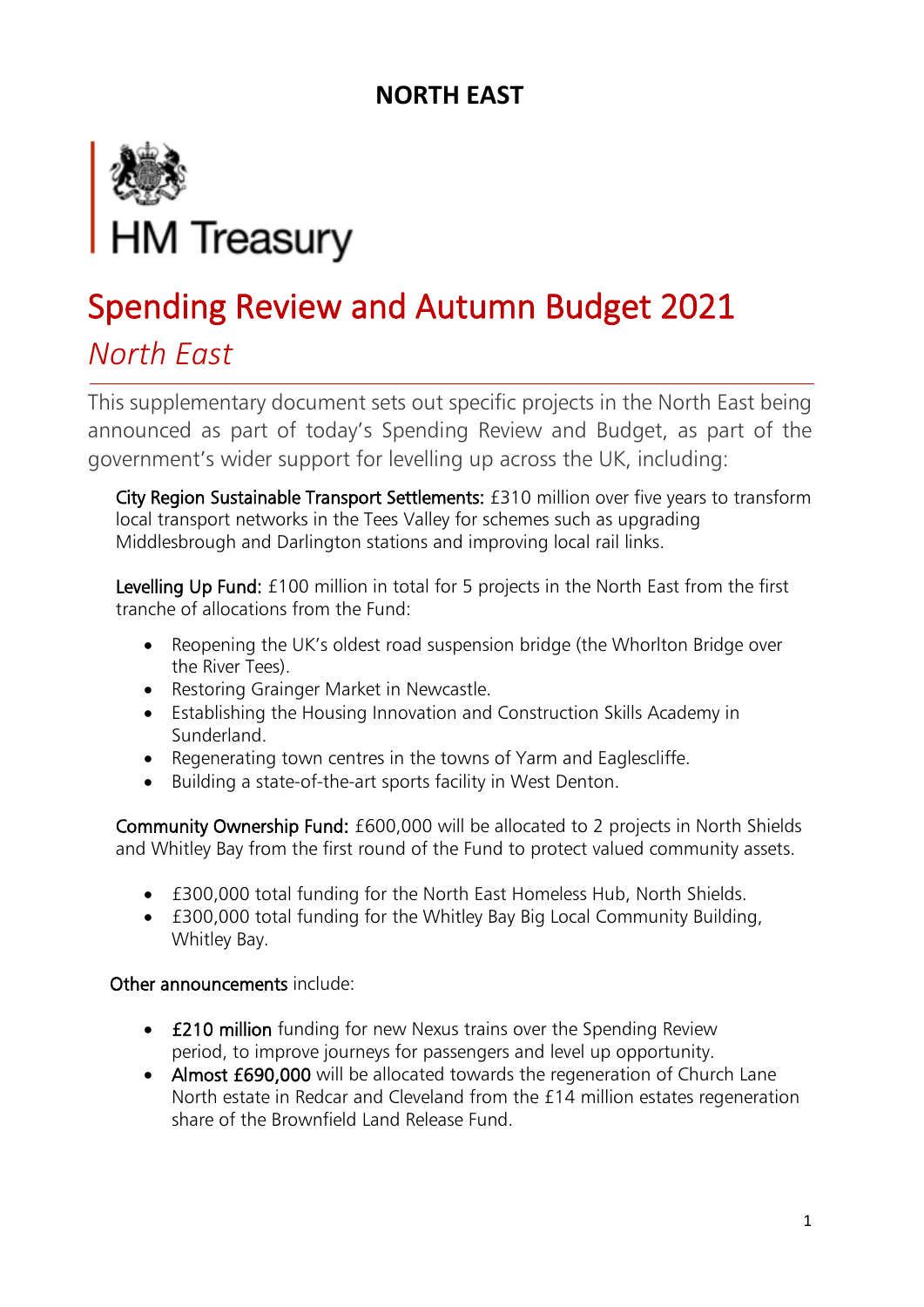- Up to £50,000 through the Restoring Your Railway 'Ideas Fund' to develop an early-stage proposal to reinstate passenger rail links between Darlington and Weardale.
- Selecting East Coast Cluster (combining Teesside and Humberside) as one of two Carbon Capture Utilisation and Storage clusters to be deployed by the mid-2020s. Government will also continue to engage with the Scottish cluster as a reserve, to ensure it can continue its development and planning. As confirmed in the Net Zero Strategy, this means Teesside, the Humber, Merseyside, North Wales and Scotland have the potential to be transformed by the economic opportunities of CCUS over the next decade.
- The UK Infrastructure Bank has supported its first investment: a £107 million loan to Tees Valley Combined Authority to develop a site for the manufacturing of wind turbine blades, creating around 800 high quality jobs directly, with the potential to unlock thousands of jobs in total across the site.

### **The North East will also benefit from its share of national programmes:**

- In 21/22, we are building 8 Community Diagnostic Centres in the North East and Yorkshire and the Humber, which expand diagnostic capacity whilst targeting investment at areas of deprivation. We are funding £2.3 billion over the Spending Review period for diagnostics across the country, which can increase the number of Community Diagnostic Centres in regions like the North East over the next three years.
- Over £2.6 billion for the UK Shared Prosperity Fund over the Spending Review, focused on helping people into jobs and get on in life across the UK, including giving hundreds of thousands of adults the opportunity to develop their numeracy skills though the Adult Numeracy Programme 'Multiply'.
- £560 million funding over the Spending Review for the Youth Investment Fund and National Citizen Service.
- **£5 billion** for Project Gigabit, rolling out gigabit capable broadband for homes and businesses across the UK.
- New funding for the expanded Northern Powerhouse Investment Fund, with £660 million additional funding provided for the British Business Bank (BBB).
- Up to £90 million for new Community Forests, including in the North East, helping meet our commitment to plant at least 7,500 hectares of trees every year in England by 2025.
- Up to £20 million will be available over three years to clean-up former metal mines using nature-based solutions, including planting trees and creating wetlands, to remove toxic chemicals and make these sites safe and attractive. This is expected to be of particular benefit to the North East, recognising many of these sites are located there, and will support jobs in the region.
- £24 billion for strategic road upgrades including the A66 Northern Trans-Pennine.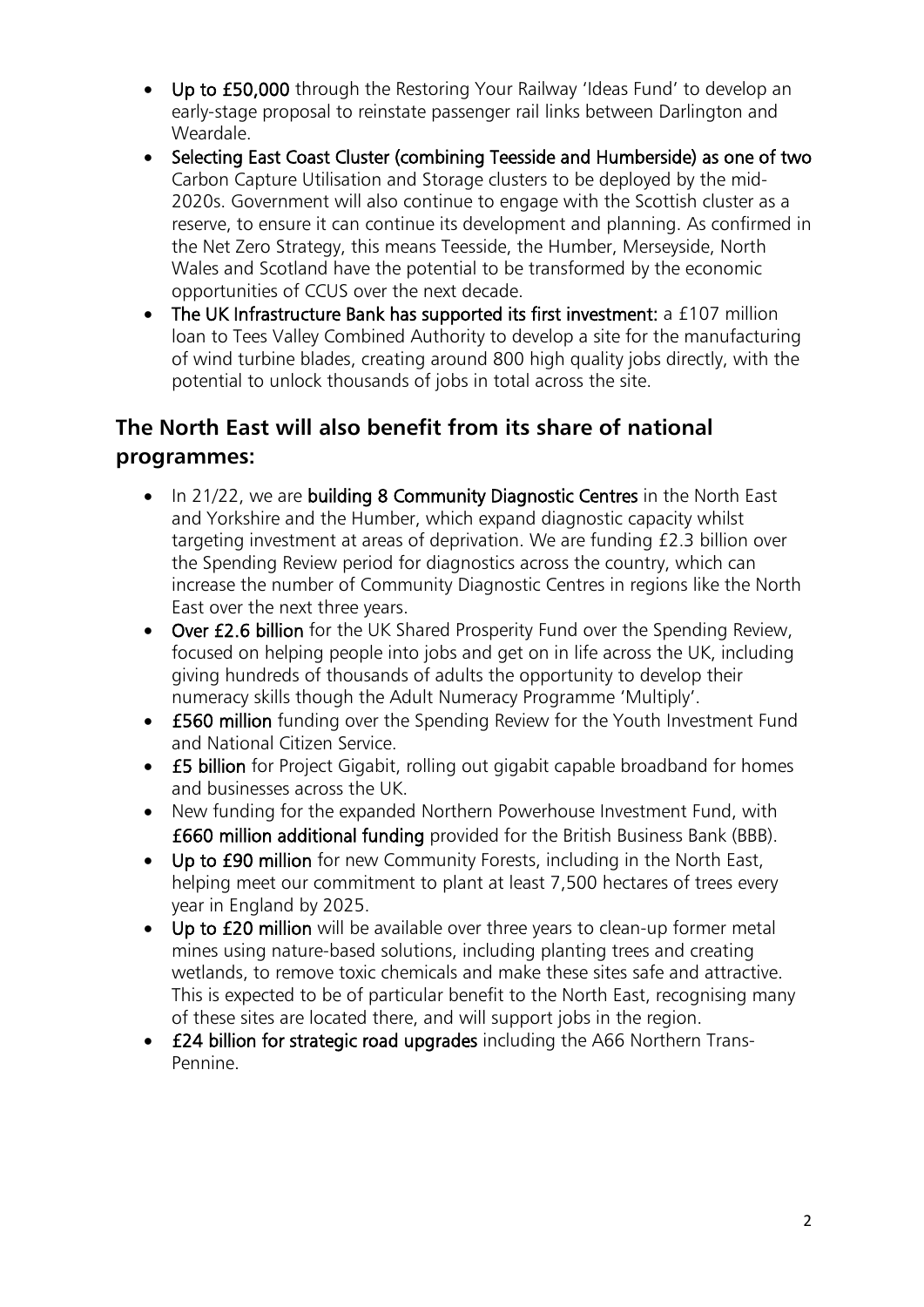

### *North West*

This supplementary document sets out specific projects in the North West being announced as part of today's Spending Review and Budget, as part of the government's wider support for levelling up across the UK, including:

City Region Sustainable Transport Settlements: £1.07 billion to Greater Manchester and £710 million to Liverpool City Region over five years to transform local transport networks, for schemes such as next generation Metrolink tram-train vehicles, and battery power for rolling stock to expand the Merseyrail network.

Levelling Up Fund: £232 million in total for 12 projects from the first tranche of allocations from the Fund:

- Creating the Bolton College of Medical Sciences.
- Expanding the University of Central Lancashire's Burnley campus.
- Rescuing the Ferry across the Mersey service in Woodside.
- Delivering a new Civic Hub in Radcliffe to improve adult education.
- Renovating one of Britain's favourite markets in Bury.
- Repurposing two dilapidated buildings in Manchester City Centre to deliver almost 8,000 square metres of modern workspace.
- Continuing the regeneration of Liverpool's docks.
- Investing in three theatres in Colne Town Centre.
- Modernising Barrow-in-Furness' Market Hall.
- Restoring the Grade II listed Ashton Town Hall.
- Building high-quality segregated walking and cycling routes across the Liverpool City Region.
- Delivering the Salford Rise project in Greater Manchester.

Community Ownership Fund: £635,088 will be allocated to 3 projects in Leigh, Marple and Clayton-le-Moors from the first round of the Fund to protect valued community assets.

- £250,000 total funding for the Leigh Spinners Mill, Leigh.
- £200,000 total funding for the Wharf Community Hub, Marple.
- £185,088 total funding for the Clayton Community Wellbeing Hub, Clayton-le-Moors.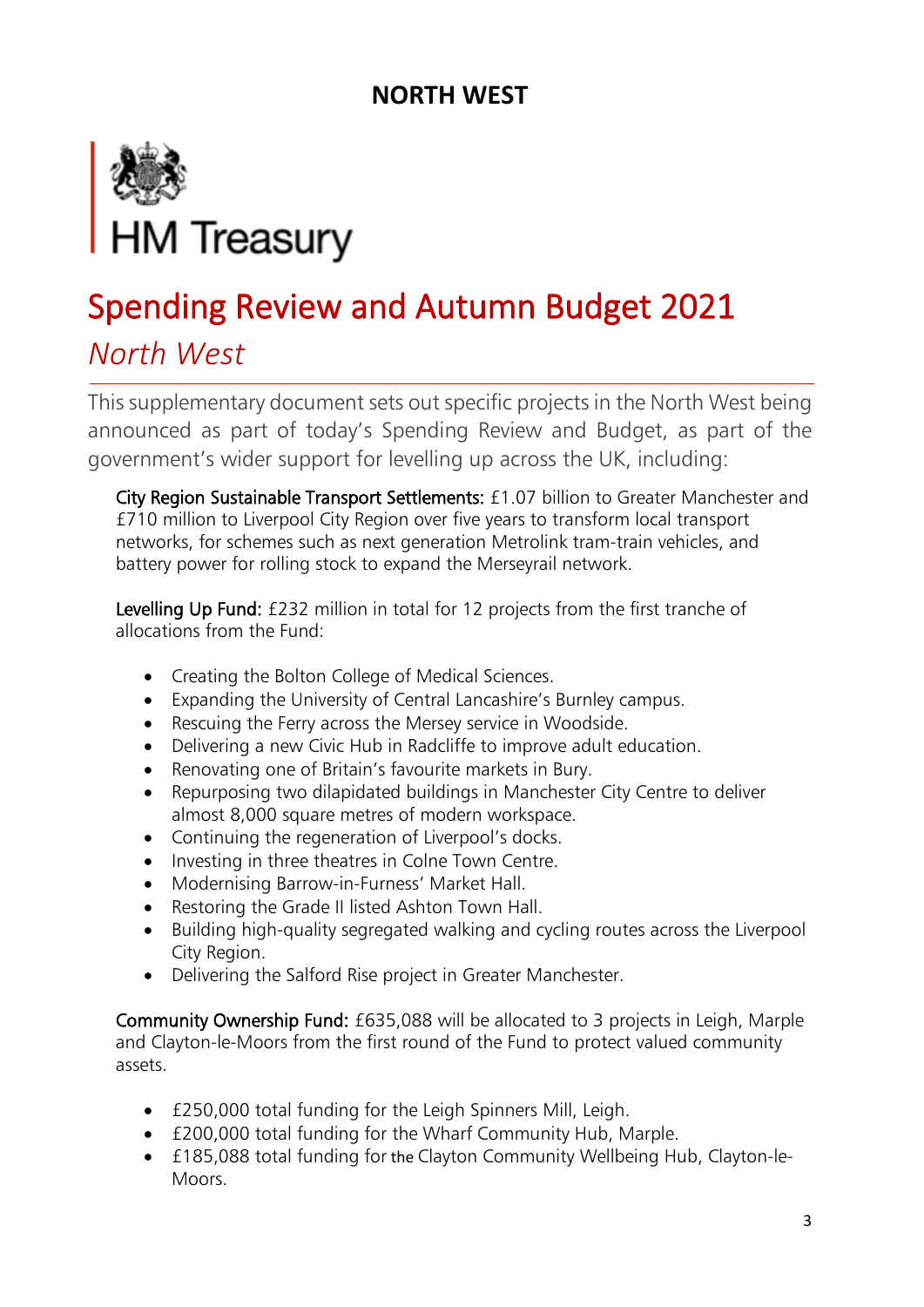#### Other announcements include:

- £3.16 million will be allocated towards the regeneration of 3 estates in the North West from the £14 million estates regeneration share of the Brownfield Land Release Fund: almost £700,000 towards Sutton Way estate in Ellesmere Port, Cheshire West and Chester; £1.49 million towards Lower Falinge Area in Central Rochdale; and almost £975,000 towards Sale West estate in Trafford.
- Up to £50,000 each through the Restoring Your Railway 'Ideas Fund' to develop three early-stage proposals to reinstate passenger rail links between: Ashton and Stockport; Middlewich and Gadbrook Park; and Buckley Wells and Rawtenstall.
- Over £249 million for local roads maintenance funding between 2022-23 and 2024-25 (enough to fill over 3 million potholes over the next 3 years), and over £50 million for smaller transport improvement priorities through the Integrated Transport Block, to Local Authorities in the North West not receiving City region settlements.
- **£14.7 million** investment through the Transforming Cities Fund to regenerate the Friargate North and Ringway area in Preston.
- Allocation of share of £70 million Zero Emission Bus Regional Areas (ZEBRA) funding to Warrington to transition an entire bus fleet (of around 120 buses) to zero emission.
- Up to £2 million for Liverpool City Region Combined Authority to develop a business case for a new waterfront attraction celebrating the work and legacy of the Beatles and consider future funding for this project subject to the business case.
- Selecting HyNet North West as one of two CCUS clusters to be deployed by the mid-2020s, spanning Manchester, Liverpool, Chester and Warrington. Government will also continue to engage with the Scottish cluster as a reserve, to ensure it can continue its development and planning. As confirmed in the Net Zero Strategy, this means Teesside, the Humber, Merseyside, North Wales and Scotland have the potential to be transformed by the economic opportunities of CCUS over the next decade.

### **The North West will also benefit from its share of:**

- In 21/22, we are building 5 Community Diagnostic Centres in the North West, which expand diagnostic capacity whilst targeting investment at areas of deprivation. We are funding £2.3 billion over the Spending Review period for diagnostics across the country, which can increase the number of Community Diagnostic Centres in regions like the North West over the next three years.
- Over £2.6 billion for the UK Shared Prosperity Fund over the Spending Review, focused on helping people into jobs and get on in life across the UK, including giving hundreds of thousands of adults the opportunity to develop their numeracy skills though the Adult Numeracy Programme 'Multiply'.
- New funding for the expanded Northern Powerhouse Investment Fund, with £660 million additional funding provided for the British Business Bank (BBB).
- £560 million funding over the Spending Review for the Youth Investment Fund and National Citizen Service.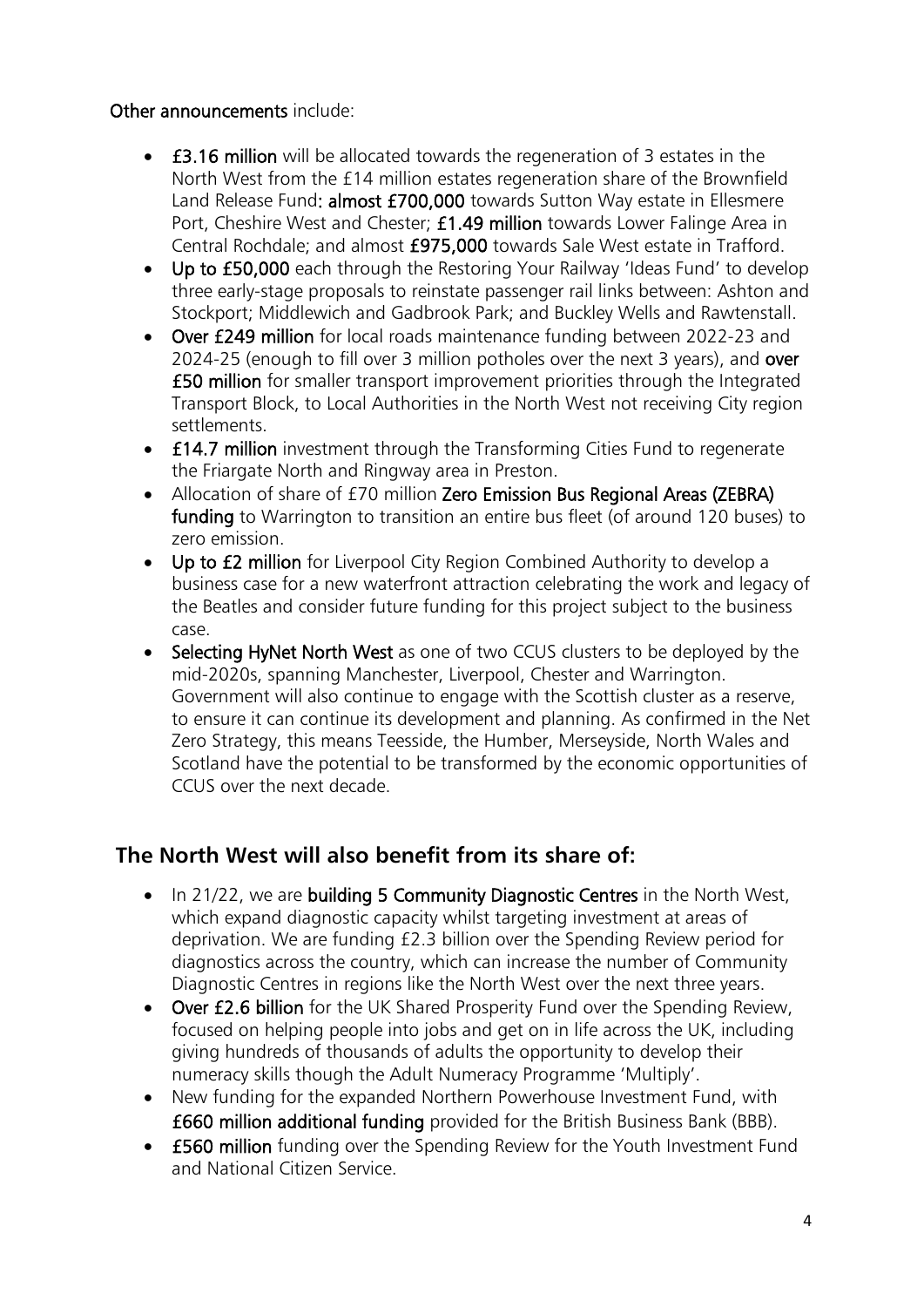- £5 billion for Project Gigabit, rolling out gigabit capable broadband for homes and businesses across the UK.
- £2.6 billion for local road upgrades over this Parliament including the A595 Grizebeck Bypass in Cumbria.
- £24 billion for strategic roads investment including the A66 Northern Trans-Pennine and improvements to the M60 Simister Island.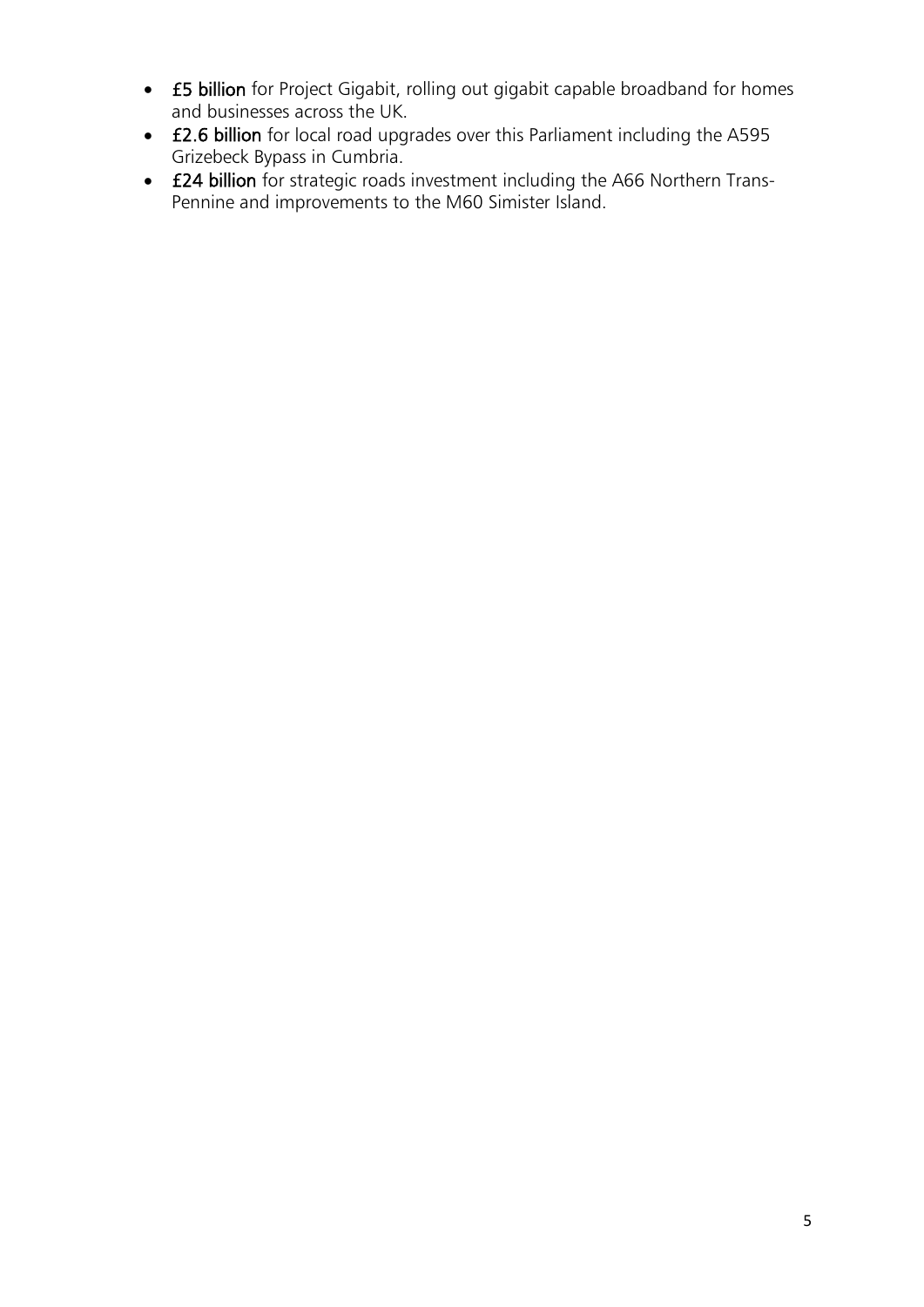### **YORKSHIRE AND THE HUMBER**



## Spending Review and Autumn Budget 2021

### *Yorkshire and the Humber*

This supplementary document sets out specific projects in Yorkshire and the Humber being announced as part of today's Spending Review and Budget, as part of the government's wider support for levelling up across the UK, including:

City Region Sustainable Transport Settlements: £830 million to West Yorkshire and £570 million to South Yorkshire over five years to transform local transport networks, for schemes such as A61 improvements for buses, cyclists and pedestrians between Leeds and Wakefield and the renewal of the Sheffield Supertram.

Levelling Up Fund: £187 million in total for 10 projects from the first tranche of allocations from the Fund:

- Building a major waterfront extension in Doncaster.
- The long-awaited refurbishment of Halifax Swimming Pool.
- Creating new hospitality and visitor centres at Wentworth Woodhouse in Rotherham.
- Finishing the Culture and Leisure Quarter in Rotherham Town Centre.
- Improving transport connections across West Leeds.
- Converting a derelict site in Wakefield into a new museum and gallery.
- Delivering the long-planned Centre for Child Health Technology in Attercliffe.
- Regenerating Whitefriargate and Albion Square in Hull City Centre.
- Developing Squire Lane Leisure, Wellbeing and Enterprise Centre in Bradford.
- Regenerating Castlegate Quarter in Sheffield.

Community Ownership Fund: £225,000 will be allocated to the Jubilee Centre in Bradford from the first round of the Fund to protect valued community assets.

### Other announcements include:

• Over £171 million of local roads maintenance funding between 2022-23 and 2024-25 (enough to fill over 2 million potholes over the next 3 years) and over £33 million for smaller transport improvement priorities through the Integrated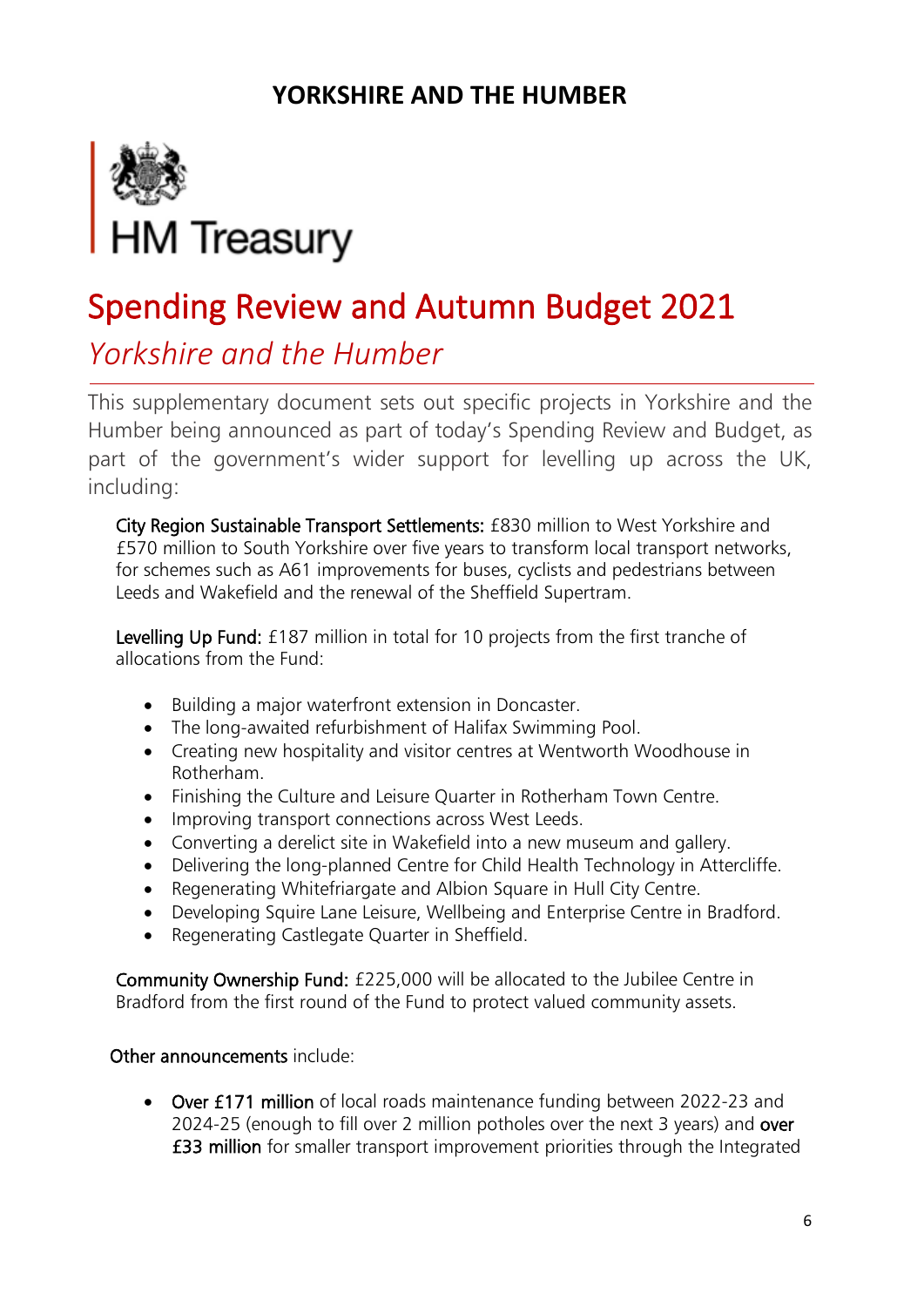Transport Block to Local Authorities in Yorkshire and the Humber not receiving City region settlements.

- £16 million for the Northern Forest to support new woodland creation.
- **£31 million** investment through the Transforming Cities Fund to improve stations and walking/cycling access in Selby, Skipton and Harrogate.
- £390,000 will be allocated towards the regeneration of the Beech Hill estate in Halifax, Calderdale, from the £14 million estates regeneration share of the Brownfield Land Release Fund.
- Up to £50,000 each through the Restore Your Railway 'Ideas Fund' to develop three early-stage proposals to reinstate passenger rail links between Beverley and York, Stocksbridge and Sheffield Victoria (Don Valley Line) and on the Askern Branch Line.
- **£77 million** for the redevelopment of the British Library Boston Spa.

### **Yorkshire and the Humber will also benefit from its share of national programmes:**

- In 21/22, we are building 8 Community Diagnostic Centres in the North East and Yorkshire and the Humber, which expand diagnostic capacity whilst targeting investment at areas of deprivation. We are funding £2.3 billion over the Spending Review period for diagnostics across the country, which can increase the number of Community Diagnostic Centres in regions like Yorkshire and the Humber over the next three years.
- Over £2.6 billion for the UK Shared Prosperity Fund over the Spending Review, focused on helping people into jobs and get on in life across the UK, including giving hundreds of thousands of adults the opportunity to develop their numeracy skills though the Adult Numeracy Programme 'Multiply'.
- £560 million funding over the Spending Review for the Youth Investment Fund and National Citizen Service.
- **£5 billion** for Project Gigabit, rolling out gigabit capable broadband for homes and businesses across the UK.
- New funding for the expanded Northern Powerhouse Investment Fund, with £660 million additional funding provided for the British Business Bank (BBB).
- **£2.6 billion** for local road upgrades over this Parliament including the A59 Kex Gill in North Yorkshire.
- £24 billion of strategic roads investments including the A63 Castle Street improvement in Hull.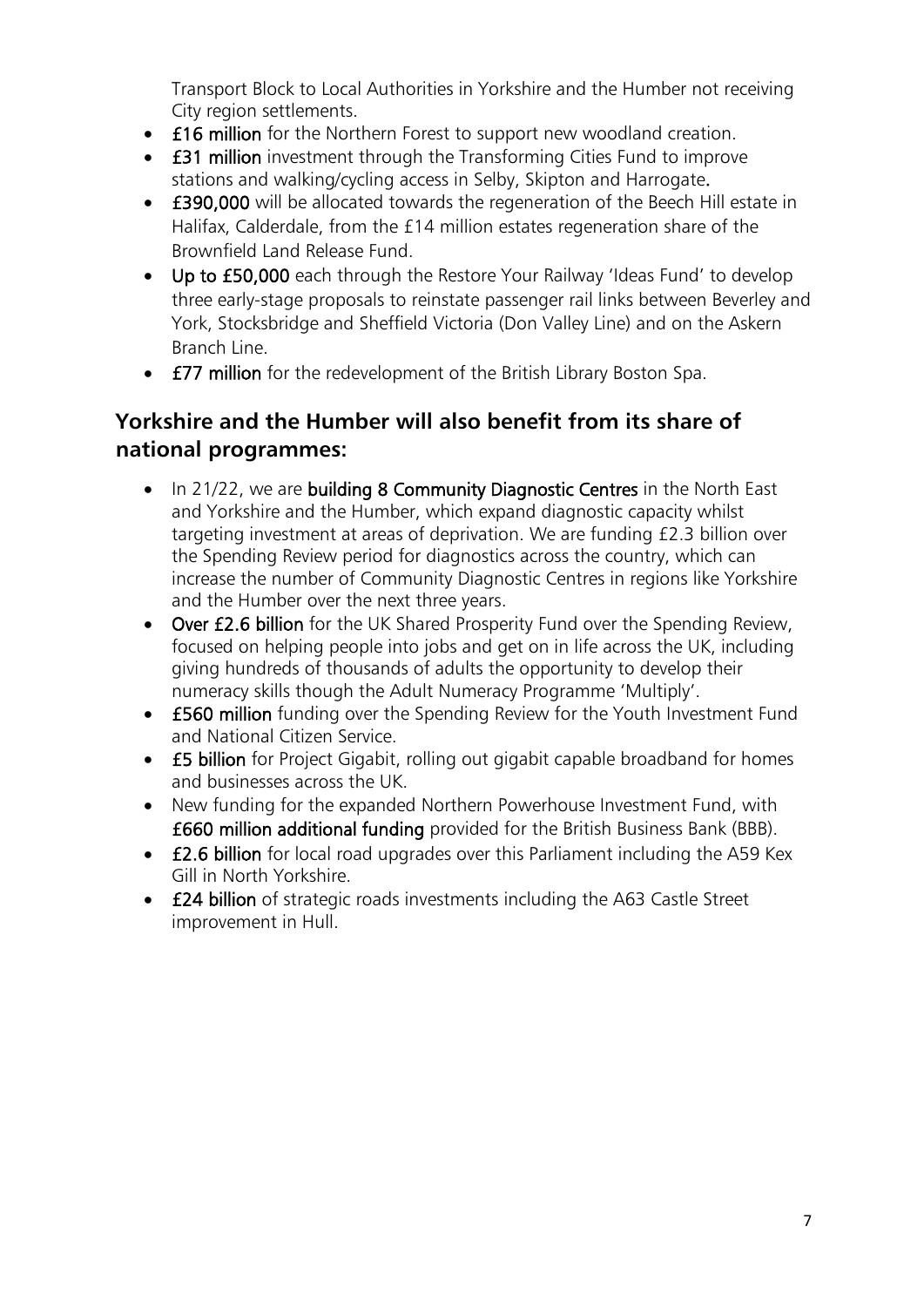

### *East Midlands*

This supplementary document sets out specific projects in the East Midlands being announced as part of today's Spending Review and Budget, as part of the government's wider support for levelling up across the UK, including:

Levelling Up Fund: £203 million in total for 10 projects from the first tranche of allocations from the Fund:

- Establishing a new science centre at Twycross Zoo.
- Revitalising Leicester Railway Station.
- Building a four-screen cinema in Gainsborough Town Centre.
- Completing the Southern Link Road between Farndon and Balderton.
- Building a new junction on the A50 in Derbyshire.
- Transforming the dilapidated Pilot House in Leicester into high-quality accommodation.
- Remodelling Stephenson Memorial Hall in Chesterfield.
- Repairing streets across Nottingham.
- Improving the A16 corridor in Lincolnshire.
- Developing Pioneer Park in Leicester which supports a fast-growing space and satellite technology sector.

Community Ownership Fund: £250,000 will be allocated to the Hub Community Centre and Café in Thurnby from the first round of the Fund to protect valued community assets.

- £1.3 million will be allocated towards the regeneration of 2 estates in the East Midlands, from the £14 million estates regeneration share of the Brownfield Land Release Fund: £250,000 towards the social club at the Hurst Farm Estate in Derbyshire Dales; and £1.05 million towards the Yorke Drive and Lincoln Road Playing Fields in Newark and Sherwood.
- Over £342 million between 2022-23 and 2024-25 (enough to fill over 4 million potholes over the next 3 years) and over £75 million for smaller transport improvement priorities through the Integrated Transport Block.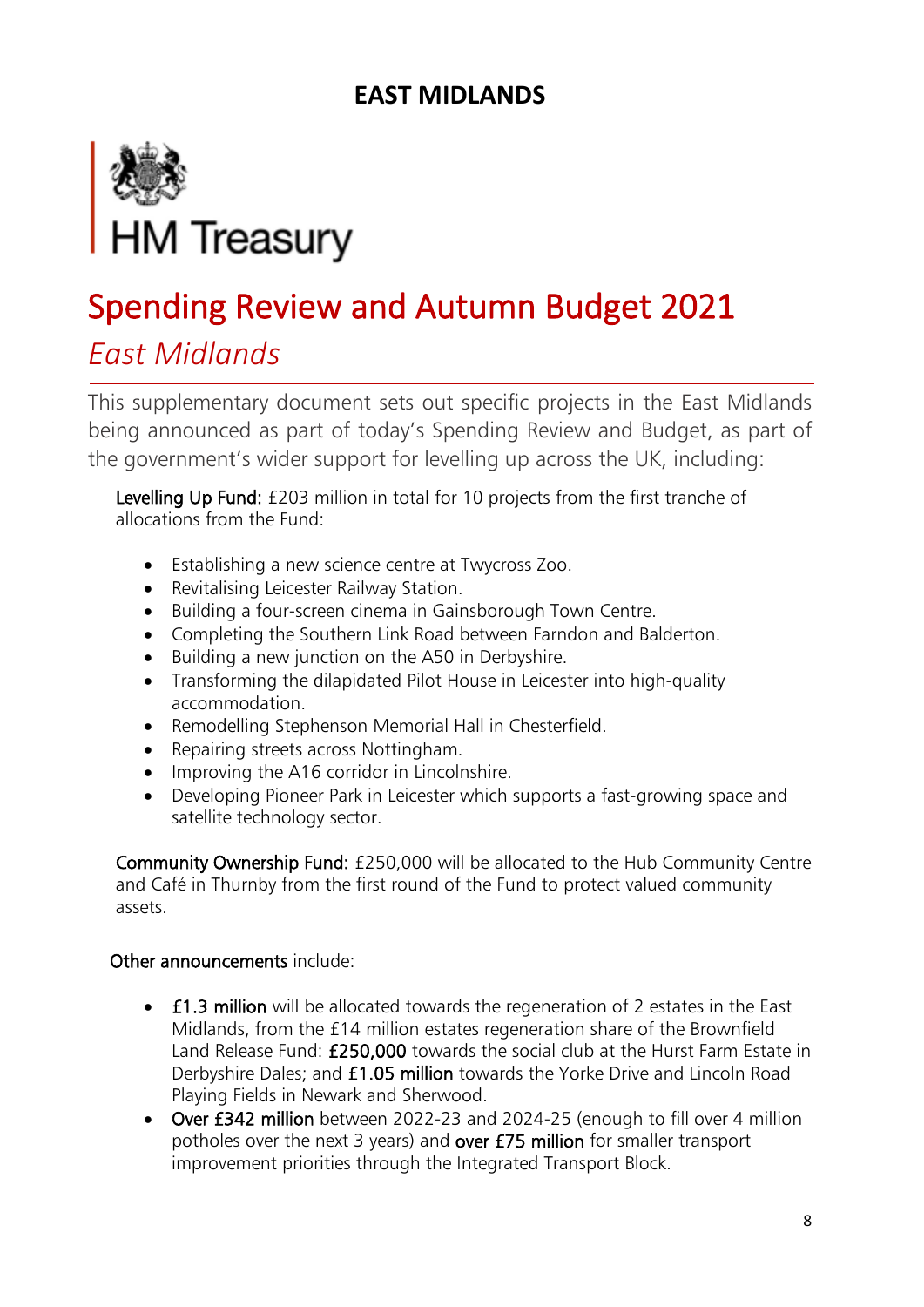- £40 million investment in Leicester through the Transforming Cities fund, including funding for a city centre Electric Bus Link to connect rail and bus stations with the city centre through the Transforming Cities Fund.
- £7 million for the National Forest to support woodland creation in the East Midlands.
- Allocation of share of £70 million Zero Emission Bus Regional Area (ZEBRA) funding to support delivery of around 96 zero emission buses (approximately a third of the existing bus fleet) in Leicester.

### **The East Midlands will also benefit from its share of national programmes:**

- In 21/22, we are building 10 Community Diagnostic Centres in the Midlands, which expand diagnostic capacity whilst targeting investment at areas of deprivation. We are funding £2.3 billion over the Spending Review period for diagnostics across the country, which can increase the number of Community Diagnostic Centres in regions like the East Midlands over the next three years.
- Over £2.6 billion for the UK Shared Prosperity Fund over the Spending Review, focused on helping people into jobs and get on in life across the UK, including giving hundreds of thousands of adults the opportunity to develop their numeracy skills though the Adult Numeracy Programme 'Multiply'.
- £560 million funding over the Spending Review for the Youth Investment Fund and National Citizen Service.
- **£5 billion** for Project Gigabit, rolling out gigabit capable broadband for homes and businesses across the UK.
- £400 million of new funding for the British Business Bank's Midlands Engine Investment Fund.
- £2.6 billion for local road upgrades over this Parliament including the North Hykeham Relief Road in Lincolnshire and the A614 Corridor scheme in Nottinghamshire as well as announcing that the A509 Isham Bypass scheme in Northamptonshire is progressing to the next stage of development.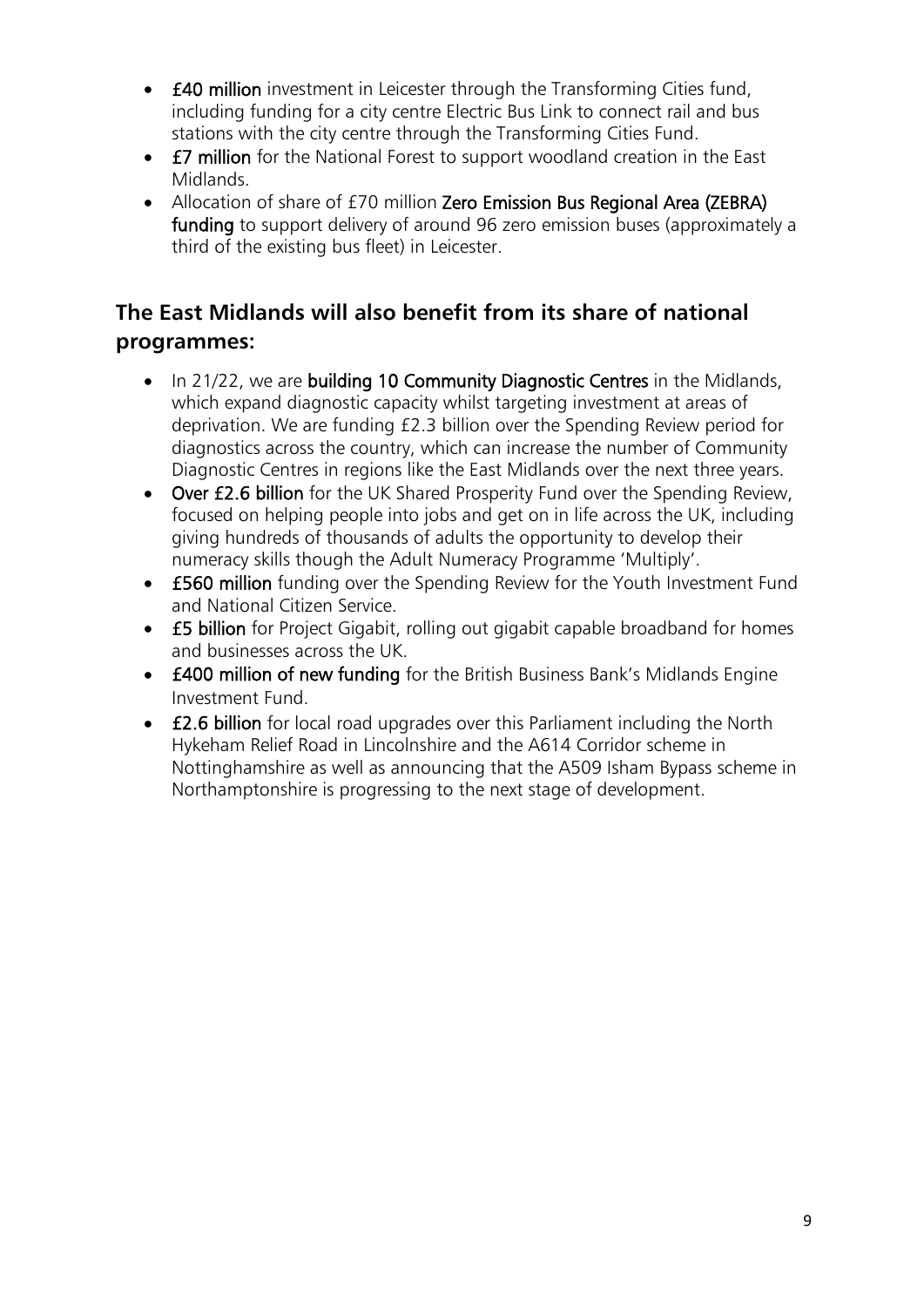

### *West Midlands*

This supplementary document sets out specific projects in the West Midlands being announced as part of today's Spending Review and Budget, as part of the government's wider support for levelling up across the UK, including:

City Region Sustainable Transport Settlements: £1.05 billion over five years to transform local transport networks, for schemes such as the Wednesbury to Brierley Hill metro expansion and Sprint Phase 2.

Levelling Up Fund: £196 million in total for 11 projects from the first tranche of allocations from the Fund:

- Regenerating the Goods Yard in Stoke-on-Trent.
- Improving the A457 Dudley Road in Birmingham.
- Developing a City Learning Quarter in Wolverhampton.
- Improving the Canal Towpath in Kidderminster.
- Regenerating the Moseley Road Baths in Birmingham.
- Redeveloping Stoke-on-Trent City Centre to create 250 new homes and a 2500 seater venue.
- Refurbishing the Prince of Wales Theatre in Cannock.
- Building a Physical Activity Hub in Bedworth.
- Redeveloping three sites across Stoke-on-Trent, creating over 200 new homes and over 160 square metres of community space.
- Regenerating two prime brownfield sites in Bromsgrove Town Centre into commercial and cultural space that also reconnects the high street.
- Remediating 20 hectares of unusable land in East Birmingham and North Solihull.

### Other announcements include:

• Over £270 million of local roads maintenance funding between 2022-23 and 2024-25 (enough to fill over 3 million potholes over the next 3 years) and over £40 million for smaller transport improvement priorities through the Integrated Transport Block for Local Authorities in the West Midlands not receiving City region settlements.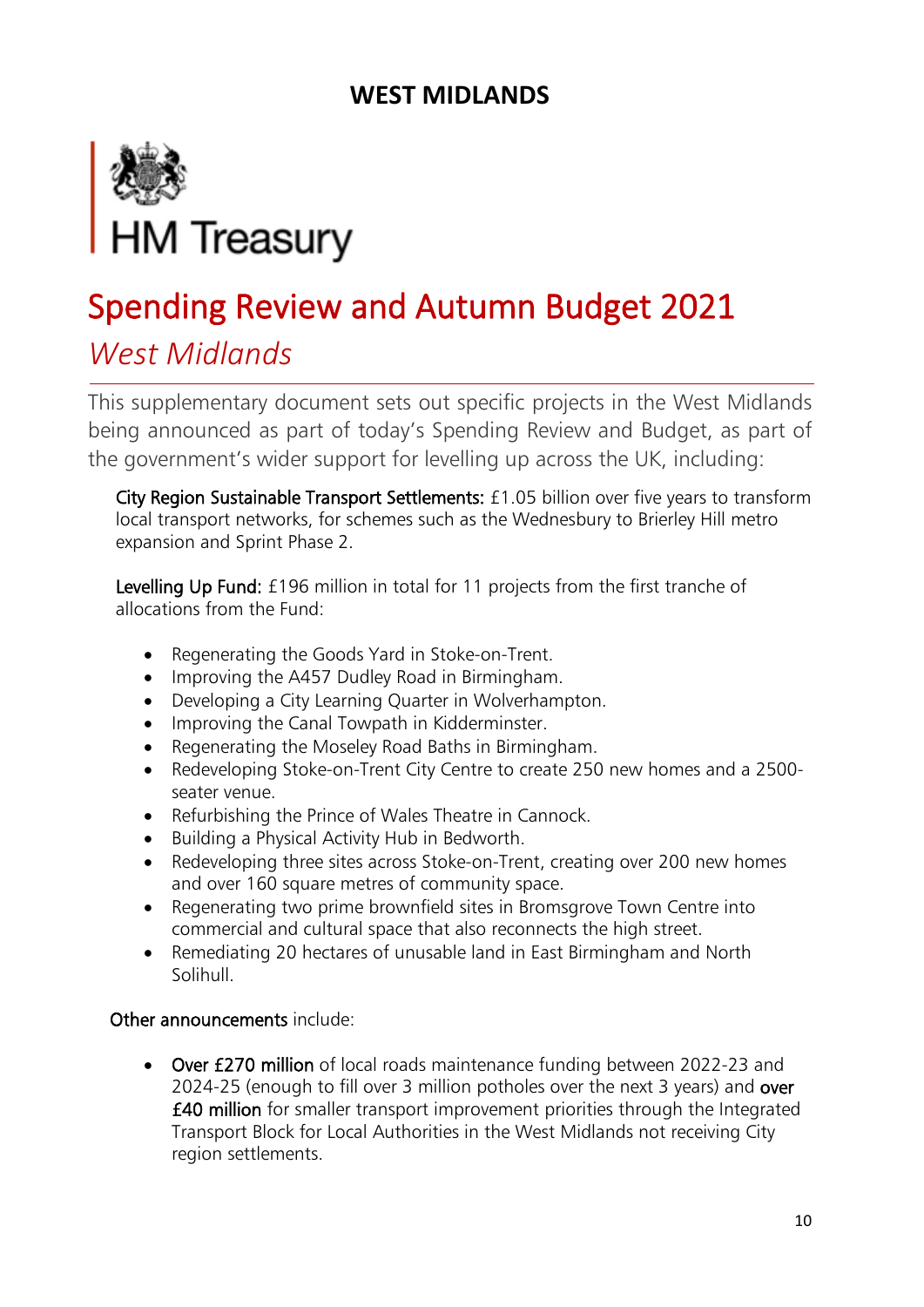- £35 million investment in Stoke-on-Trent, which includes funding to revamp the area around Stoke-on-Trent train station through the Transforming Cities Fund.
- £2.6 million to amplify Coventry's year as UK City of Culture 2021.
- £2.22 million will be allocated towards the regeneration of 2 estates in the West Midlands, from the £14 million estates regeneration share of the Brownfield Land Release Fund: over £410,000 towards Cross Street in Newcastle-under-Lyme; and £1.81 million towards Kinghurst Village Centre in Solihull.
- Up to £50,000 each through the Restoring Your Railway 'Ideas Fund' to develop two early-stage proposals to reinstate passenger rail links between Stoke and Leek and Oswestry and Gobowen.

### **The West Midlands will also benefit from its share of national programmes:**

- In 21/22, we are building 10 Community Diagnostic Centres in the Midlands, which expand diagnostic capacity whilst targeting investment at areas of deprivation. We are funding £2.3 billion over the Spending Review period for diagnostics across the country, which can increase the number of Community Diagnostic Centres in regions like the West Midlands over the next three years.
- Over £2.6 billion for the UK Shared Prosperity Fund over the Spending Review, focused on helping people into jobs and get on in life across the UK, including giving hundreds of thousands of adults the opportunity to develop their numeracy skills though the Adult Numeracy Programme 'Multiply'.
- £560 million funding over the Spending Review for the Youth Investment Fund and National Citizen Service.
- **£5 billion** for Project Gigabit, rolling out gigabit capable broadband for homes and businesses across the UK.
- £400 million of new funding for the British Business Bank's Midlands Engine Investment Fund.
- £2.6 billion for local road upgrades over this Parliament including the Worcester Carrington Bridge in Worcestershire and the A4123 Birchley Island in Sandwell.
- **£24 billion** for strategic road upgrades including key junctions in Coventry and at Birmingham Airport.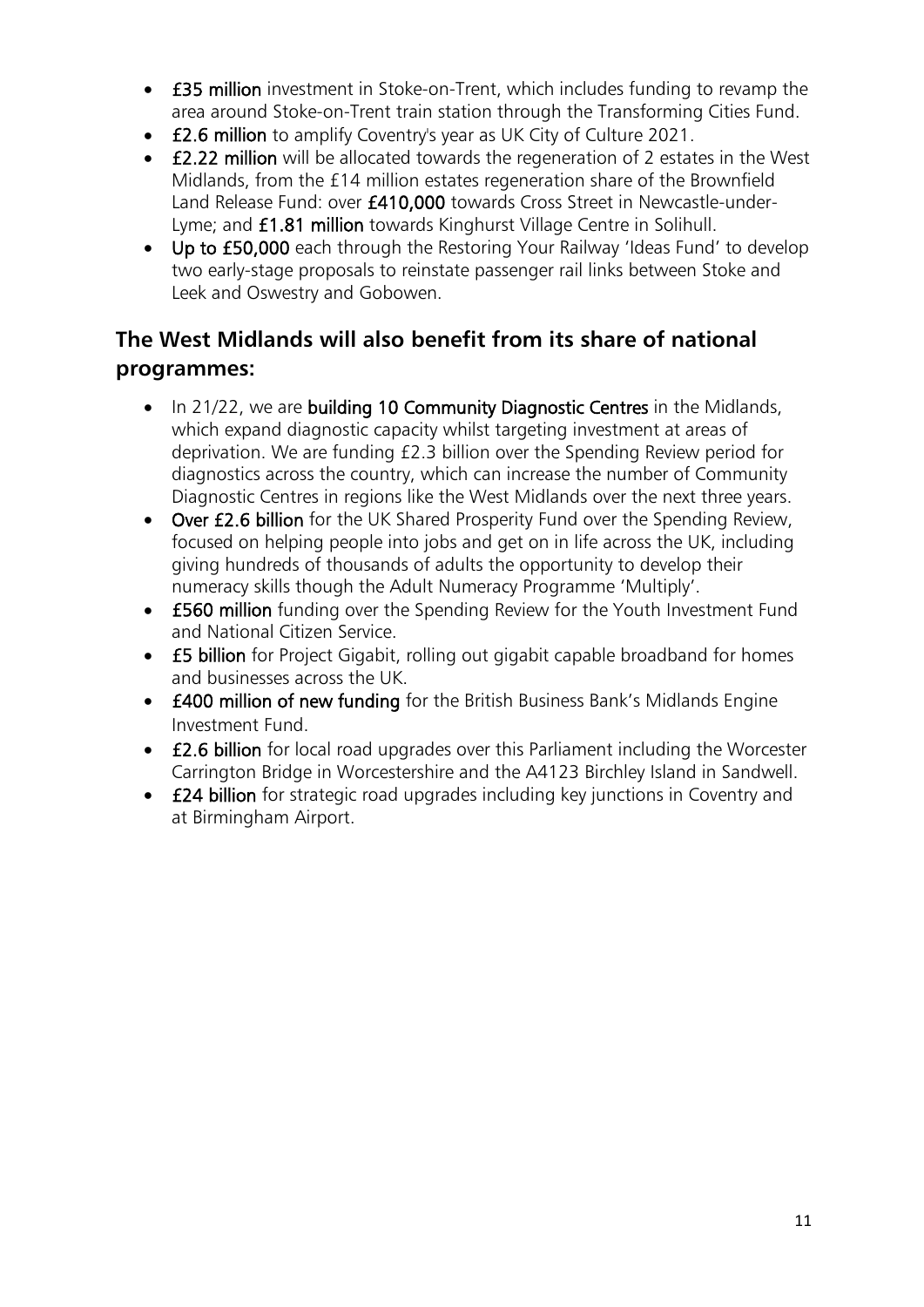

### *East of England*

This supplementary document sets out specific projects in the East of England being announced as part of today's Spending Review and Budget, as part of the government's wider support for levelling up across the UK, including:

Levelling Up Fund: £87 million in total for 5 projects from the first tranche of allocations from the Fund:

- Upgrading coastal attractions at Southend-on-Sea.
- Building a new interactive science lab in Peterborough.
- Building over 300 new homes and 2,000 square metres of community space in Luton.
- Upgrading the Clophill Roundabout in Central Bedfordshire.
- Developing a Community Wellbeing Hub in Houghton Regis.

Community Ownership Fund: £96,600 will be allocated to the Racehorse Inn in Westhall from the first round of the Fund to protect valued community assets.

- Over £411 million of local roads maintenance funding between 2022-23 and 2024-25 (enough to fill over 5 million potholes over the next 3 years) and over £87 million for smaller transport improvement priorities through the Integrated Transport Block.
- **£39 million** of investment for Norwich, including funding for a new mobility hub at Norwich Rail Station through the Transforming Cities Fund.
- £3.16 million will be allocated towards the regeneration of 2 estates in the East of England from the £14 million estates regeneration share of the Brownfield Land Release Fund: £2.3 million towards the 'Heart of Greenstead' regeneration project in Colchester; and almost £860,000 towards the Middlegate Estate in Great Yarmouth.
- Allocation of share of £70 million Zero Emission Bus Regional Area (ZEBRA) funding to Cambridgeshire & Peterborough to transition around 30 buses for use on five Park & Ride routes.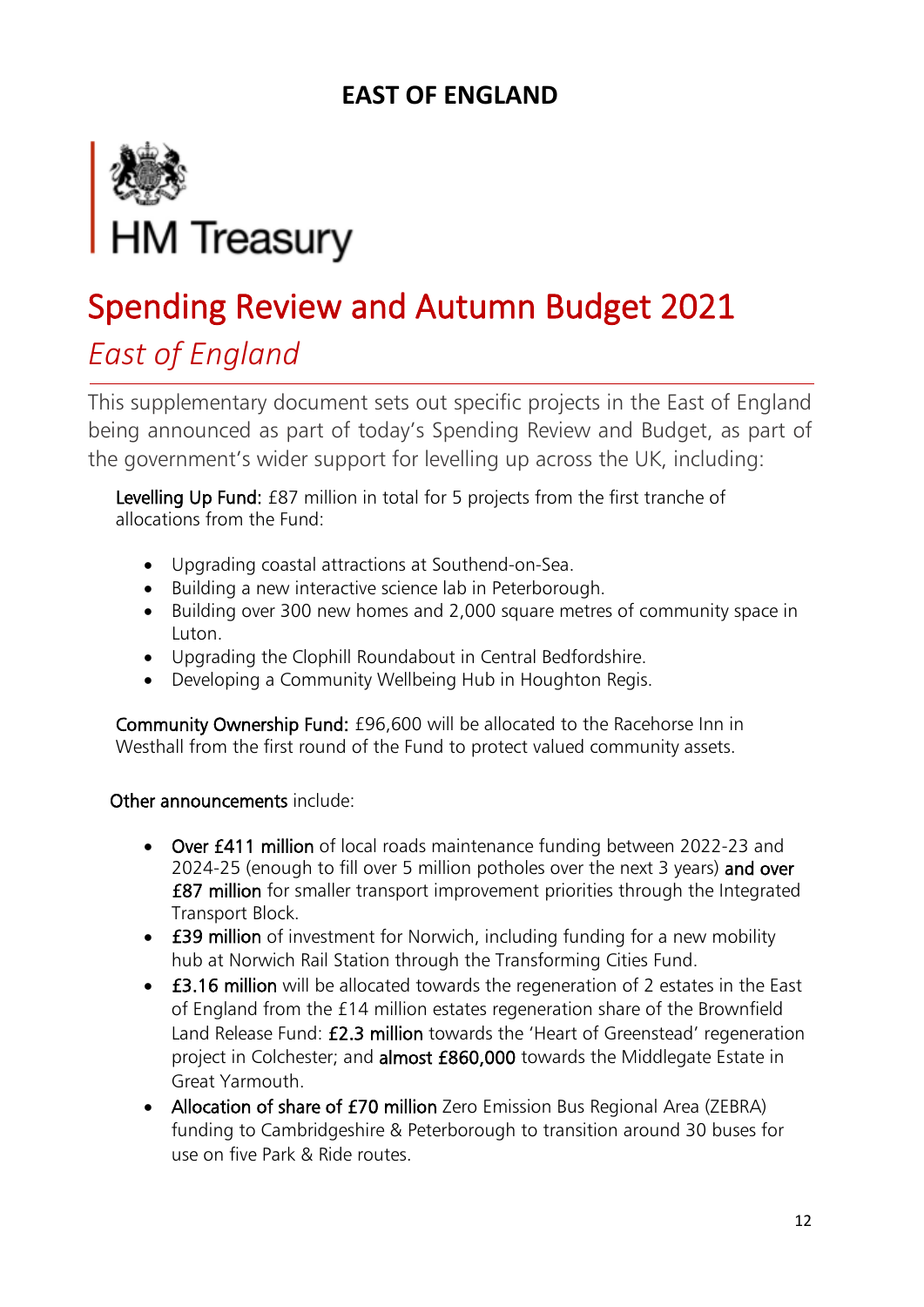### **The East of England will also benefit from its share of national programmes:**

- In 21/22, we are building 3 Community Diagnostic Centres in the East of England, which expand diagnostic capacity whilst targeting investment at areas of deprivation. We are funding £2.3 billion over the Spending Review period for diagnostics across the country, which can increase the number of Community Diagnostic Centres in regions like the East of England over the next three years.
- Over £2.6 billion for the UK Shared Prosperity Fund over the Spending Review, focused on helping people into jobs and get on in life across the UK, including giving hundreds of thousands of adults the opportunity to develop their numeracy skills though the Adult Numeracy Programme 'Multiply'.
- £560 million funding over the Spending Review for the Youth Investment Fund and National Citizen Service.
- **£5 billion** for Project Gigabit, rolling out gigabit capable broadband for homes and businesses across the UK.
- £2.6 billion for local road upgrades over this Parliament including the Great Yarmouth Third Crossing, A140 Long Stratton Bypass in Norfolk as well as the Lake Lothing Third Crossing in Suffolk.
- £24 billion strategic roads investments including the A428 Black Cat to Caxton Gibbet and six A47 dualling and upgrade schemes.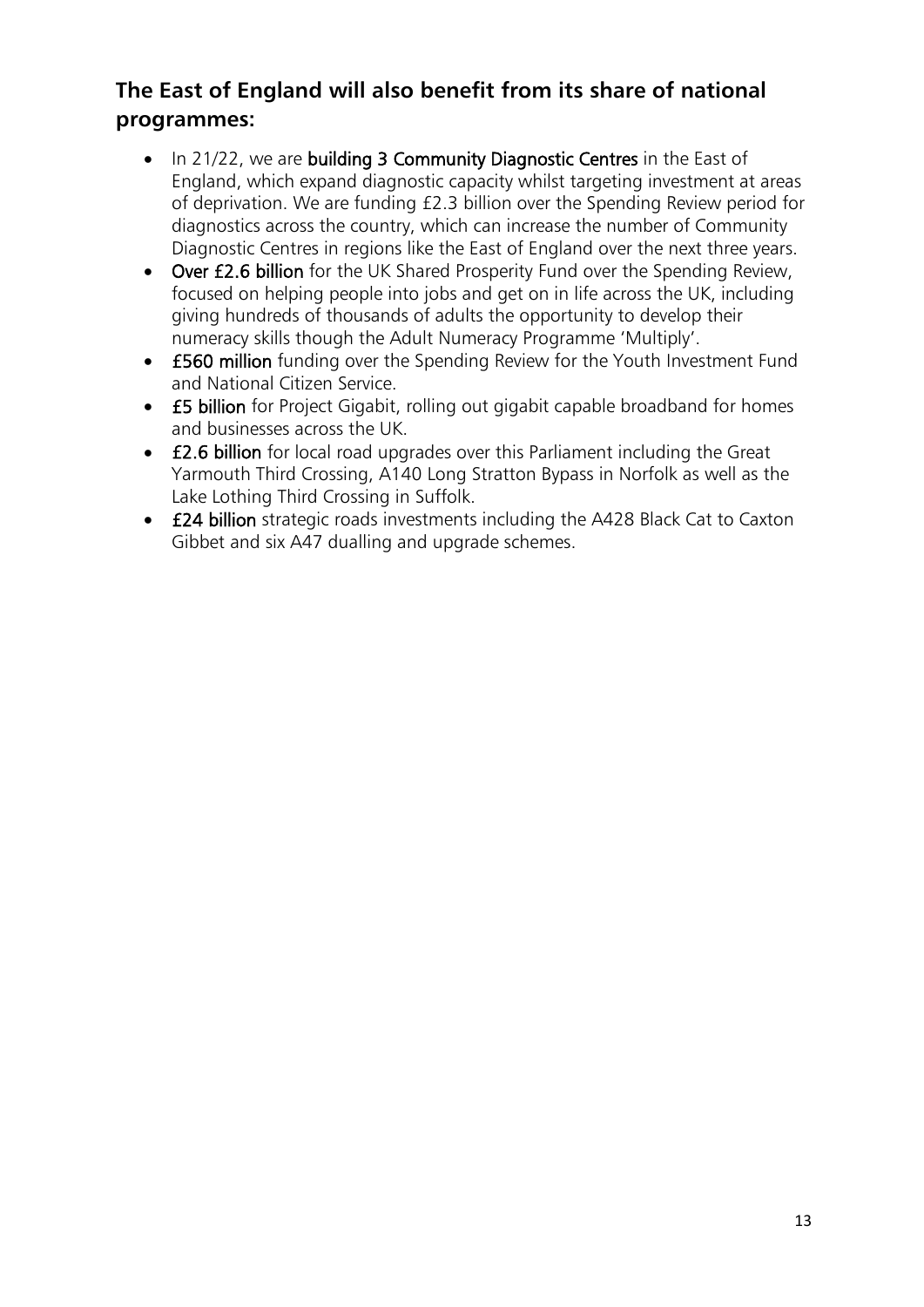### **LONDON**



# Spending Review and Autumn Budget 2021

### *London*

This supplementary document sets out specific projects in London being announced as part of today's Spending Review and Budget, as part of the government's wider support for levelling up across the UK, including:

Levelling Up Fund: £65 million in total for 6 projects from the first tranche of allocations from the Fund:

- Connecting Northolt Station to White Hart Roundabout.
- Transforming Whitechapel Road.
- Creating a new music education centre and concert venue in Nine Elms.
- Refurbishing the Carlton and Grenville Centres in South Kilburn.
- Building a new bridge over the River Lea in Newham.
- Connecting 75,000 of Newham's residents to vital infrastructure by a 15-minute walk or cycle.

#### Other announcements include:

• £3.27 million will be allocated towards the regeneration of 3 estates in London from the £14 million estates regeneration share of the Brownfield Land Release Fund: over £470,000 towards the Bacton Low Rise Estate in Camden; £1 million towards the Broadwater Farm Estate in Haringey; and £1.8 million towards the regeneration of Beech Tree Place in Sutton.

### **London will also benefit from its share of national programmes:**

- In 21/22, we are building 5 Community Diagnostic Centres in London, which expand diagnostic capacity whilst targeting investment at areas of deprivation. We are funding £2.3 billion over the Spending Review period for diagnostics across the country, which can increase the number of Community Diagnostic Centres in regions like London over the next three years.
- Over £2.6 billion for the UK Shared Prosperity Fund over the Spending Review, focused on helping people into jobs and get on in life across the UK, including giving hundreds of thousands of adults the opportunity to develop their numeracy skills though the Adult Numeracy Programme 'Multiply'.
- £560 million funding over the Spending Review for the Youth Investment Fund and National Citizen Service.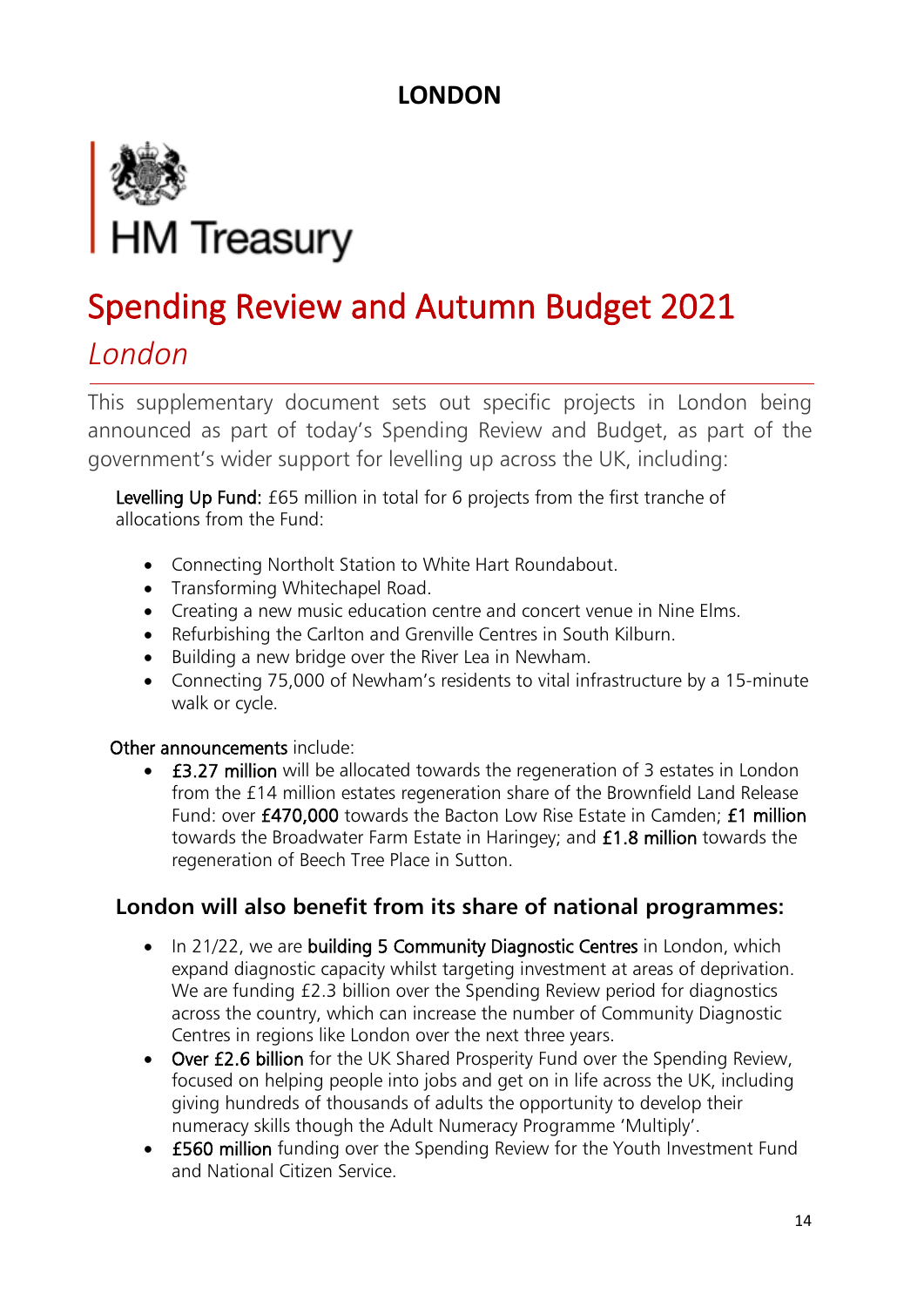- £5 billion for Project Gigabit, rolling out gigabit capable broadband for homes and businesses across the UK.
- £1 billion annual investment in London's transport system through Business Rates Retention.
- £24 billion strategic roads investment including the Lower Thames Crossing, increasing capacity across the Thames East of London by over 90%.
- Over £4 billion since the start of the pandemic to support London's transport network, ensuring services continue to run.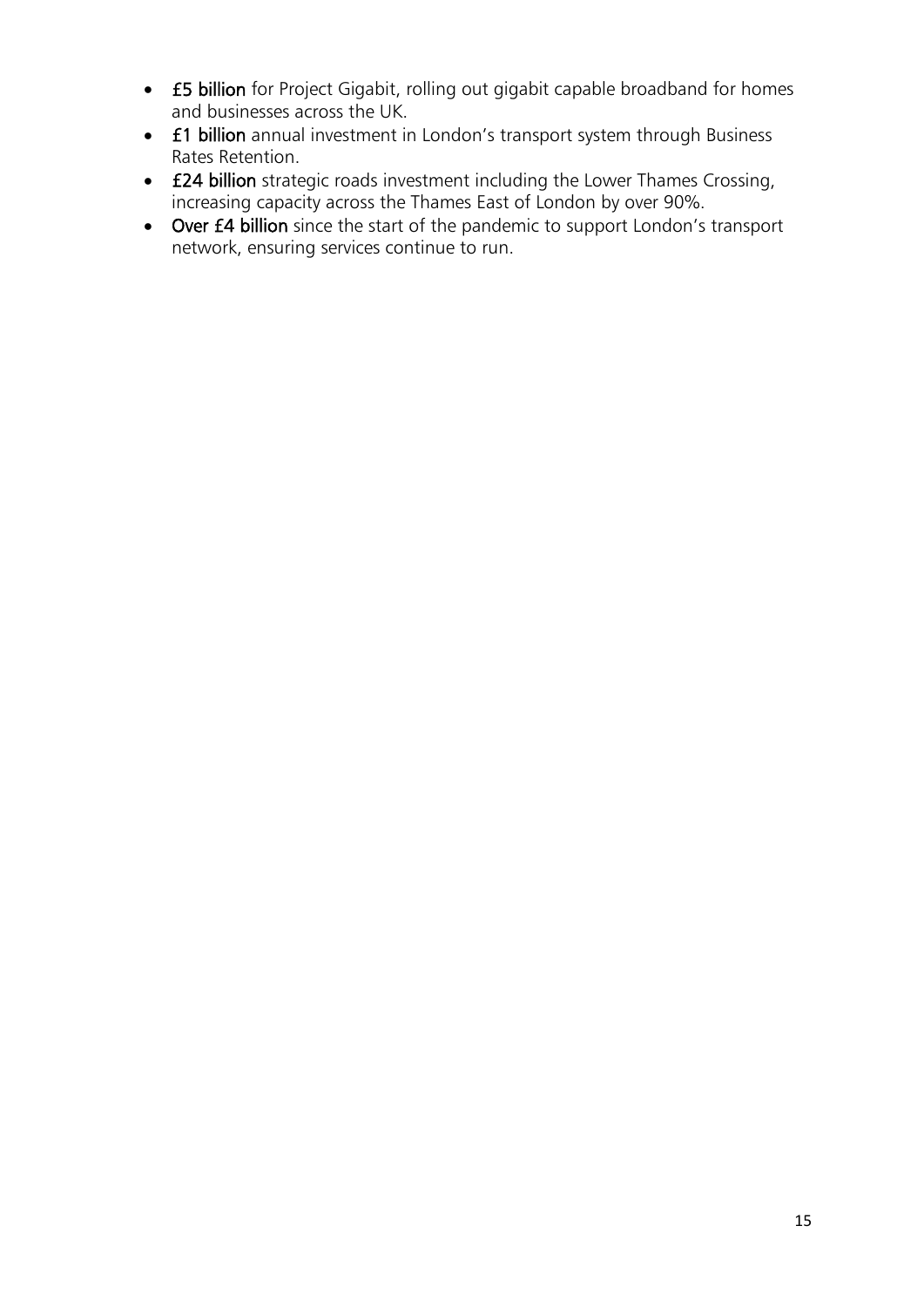

### *South East*

This supplementary document sets out specific projects in South East being announced as part of today's Spending Review and Budget, as part of the government's wider support for levelling up across the UK, including:

Levelling Up Fund: £151 million in total for 11 projects from the first tranche of allocations from the Fund:

- Widening Exceat Bridge in Seaford.
- Improving the iconic Columbine Building in the Isle of Wight shipyard.
- Transforming five hectares of brownfield into Ashford International Film Studios.
- Revitalising Hove's seafront.
- Establishing Margate Digital to deliver technical qualifications to 200 learners a year.
- Revitalising the Alexandra Theatre in Bognor Regis.
- Creating the longest urban Linear Park in the UK in North Portsmouth.
- Redeveloping the Port and Royal Harbour in Ramsgate.
- Pedestrianising Victoria Place in Eastbourne.
- Building two new Fish Stage Landings and a Centre of Excellence at Newhaven.
- Repairing the Brook Theatre in Chatham Town Centre.

Community Ownership Fund: £1,486,000 will be allocated to 3 projects in Portsmouth, East Boldre and Bethersden from the first round of the Fund to protect valued community assets.

- £986,000 total funding for the John Jenkins Stadium, Portsmouth.
- £250,000 total funding for the Community Stores, East Boldre.
- £250,000 total funding for the George pub, Bethersden.

#### Other announcements include:

• Over £495 million of local roads maintenance funding between 2022-23 and 2024-25 (enough to fill over 7 million potholes over the next 3 years) and over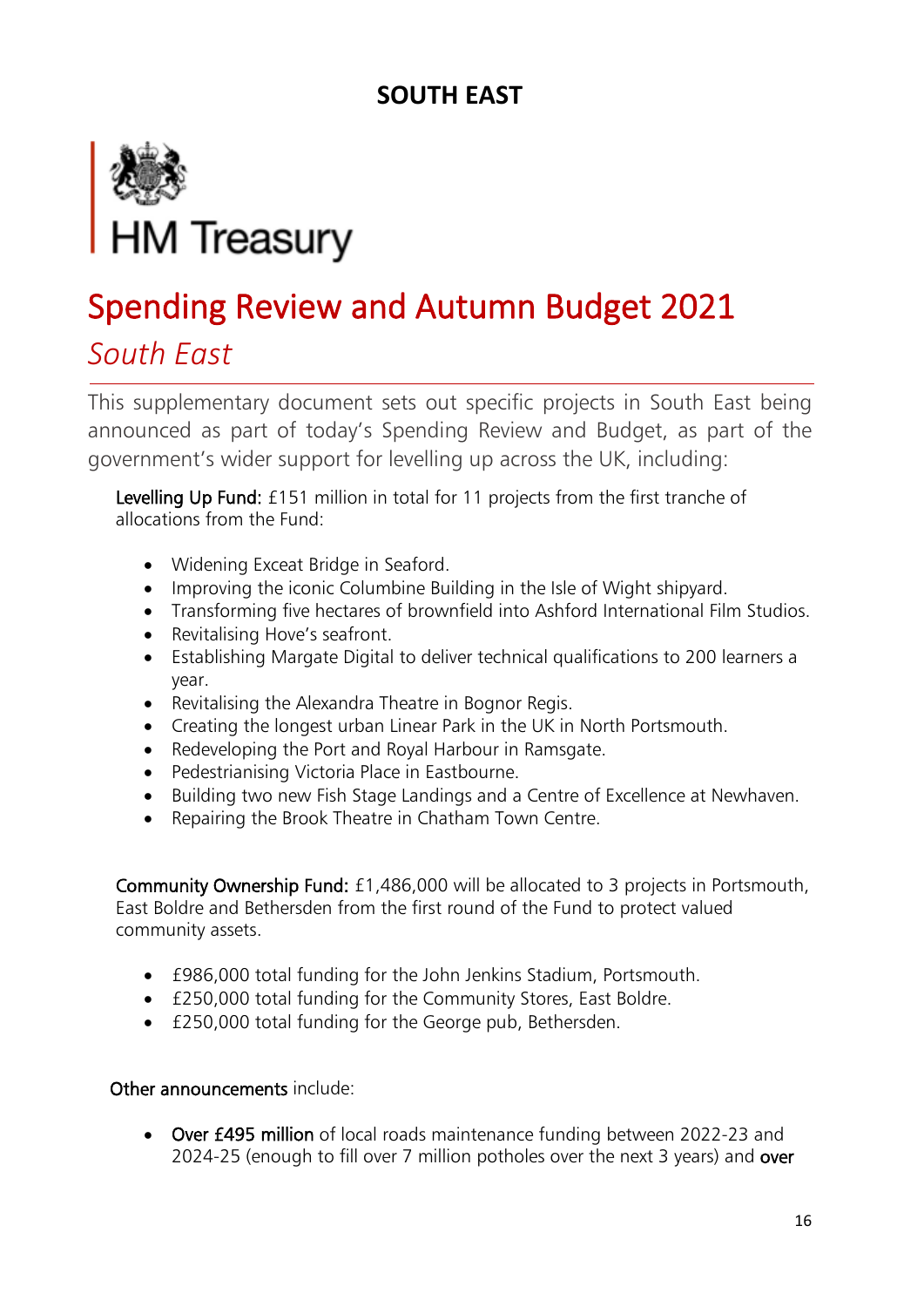£141 million for smaller transport improvement priorities through the Integrated Transport Block.

- **£7 million** development funding to restore passenger rail links between Totton and Fawley.
- £63 million investment in Southampton through the Transforming Cities Fund, including for developing new rapid bus links.
- Allocation of share of £70 million Zero Emission Bus Regional Area (ZEBRA) funding to deliver around 33 zero emission buses on two bus rapid transit routes in Kent and ZEBRA funding to deliver approximately 56 single decker zero emission buses in Milton Keynes.
- £125 million for construction of the Natural History Museum research centre at Harwell in Oxfordshire.

### **The South East will also benefit from its share of national programmes:**

- In 21/22, we are building 7 Community Diagnostic Centres in the South East, which expand diagnostic capacity whilst targeting investment at areas of deprivation. We are funding £2.3 billion over the Spending Review period for diagnostics across the country, which can increase the number of Community Diagnostic Centres in regions like the South East over the next three years.
- Over £2.6 billion for the UK Shared Prosperity Fund over the Spending Review, focused on helping people into jobs and get on in life across the UK, including giving hundreds of thousands of adults the opportunity to develop their numeracy skills though the Adult Numeracy Programme 'Multiply'.
- £560 million funding over the Spending Review for the Youth Investment Fund and National Citizen Service.
- **£5 billion** for Project Gigabit, rolling out gigabit capable broadband for homes and businesses across the UK.
- £2.6 billion for local road upgrades over this Parliament including the Redbridge Causeway in Hampshire and the A284 Lyminster Bypass in West Sussex as well as confirming the development of the A259 Bognor Regis to Littlehampton scheme in West Sussex to the next stage of development – which will include improvements to junctions and a major renewal to a road bridge over the River Arun.
- **£24 billion** strategic road investments, including the Lower Thames Crossing, one of the largest strategic road investments in a generation.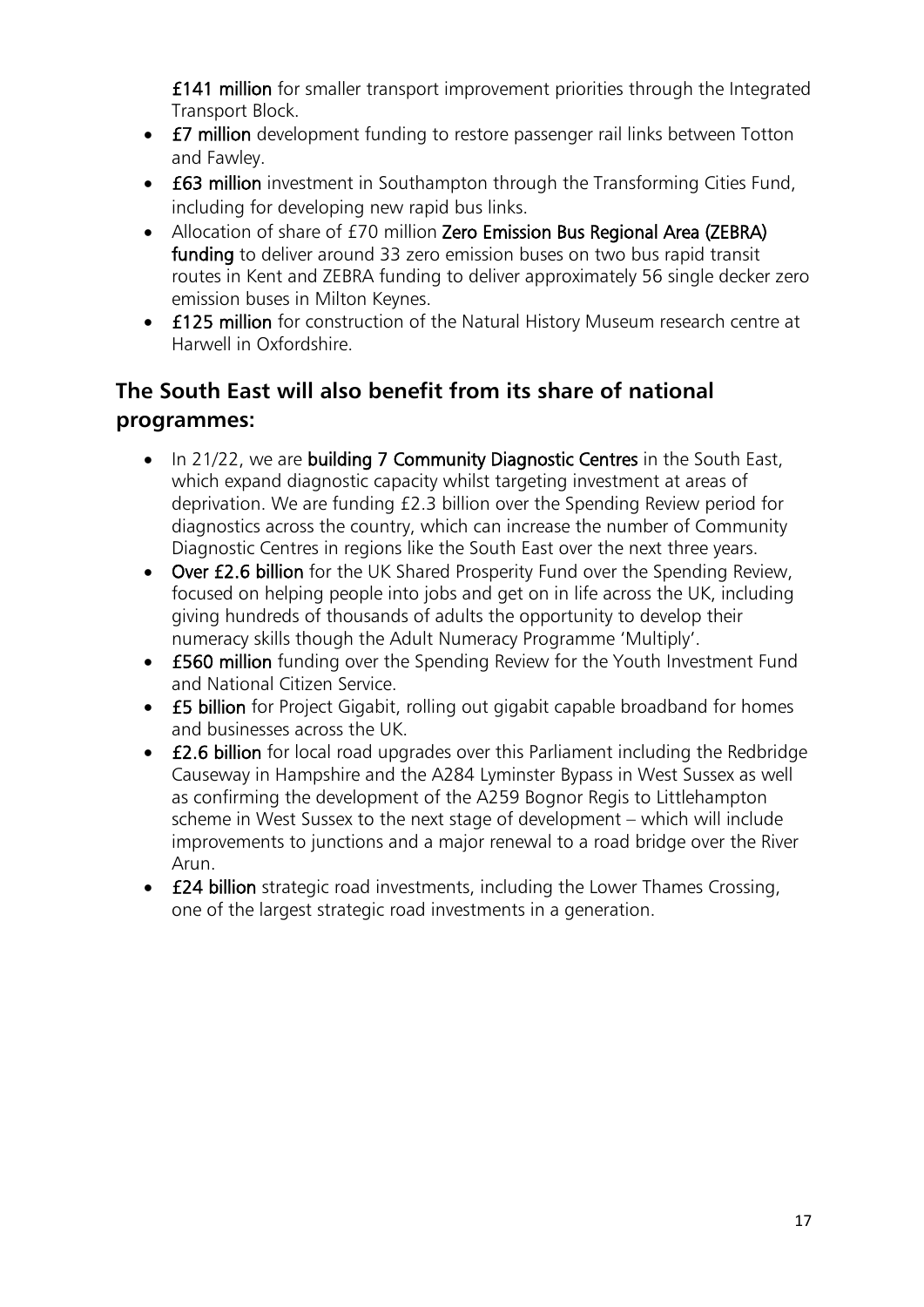

### *South West*

This supplementary document sets out specific projects in the South West being announced as part of today's Spending Review and Budget, as part of the government's wider support for levelling up across the UK, including:

City Region Sustainable Transport Settlements: £540 million over five years to transform local transport networks in the West of England, for schemes such as a fully prioritised bus route between Bristol and Bath.

Levelling Up Fund: £131 million in total for 6 projects from the first tranche of allocations from the Fund:

- Upgrading ferries to the Isles of Scilly.
- Supporting the University of Gloucestershire to bring empty buildings back into use.
- Regenerating Cinderford Town Centre.
- Expanding the George Park and Ride site in Plymouth.
- Linking Gloucester City Centre with its docklands.
- A package of improvements along the A38 corridor north of Bridgwater.

Community Ownership Fund: £175,000 will be allocated to the Rising Sun pub in Woodcroft from the first round of the Fund to protect valued community assets.

- Over £495 million of local roads maintenance funding between 2022-23 and 2024-25 (enough to fund over 7 million potholes over the next 3 years) and over £75 million for smaller transport improvement priorities through the Integrated Transport Bloc for Local Authorities in the South West not receiving City region settlements.
- £5 million development funding to reopen rail stations in Wellington, Somerset and Cullompton, Devon.
- Up to £50,000 each through the Restoring Your Railway 'Ideas Fund' to develop three early-stage proposals to reinstate passenger rail links between Tavistock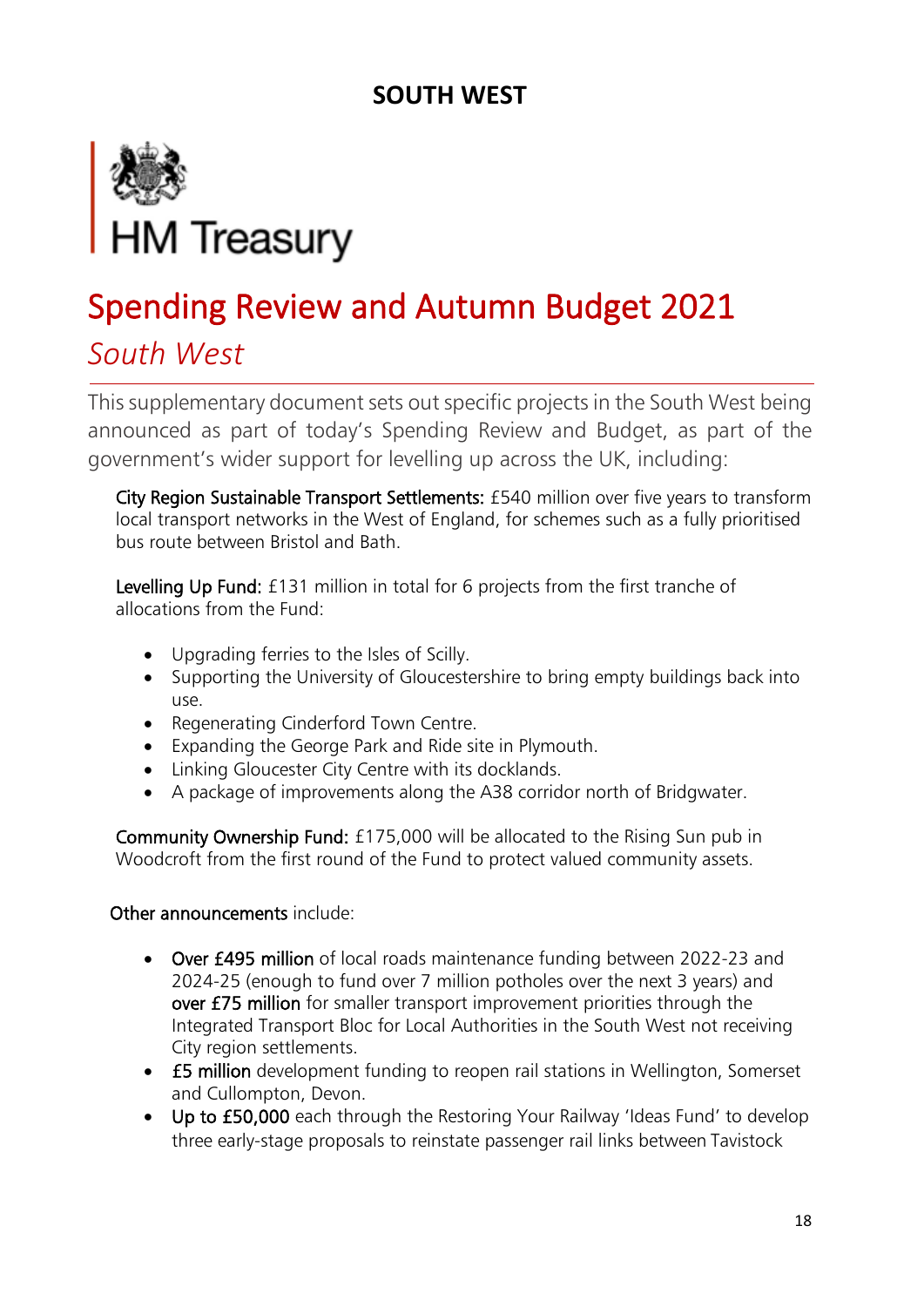and Plymouth, reopen Corsham station and reopen Stonehouse Bristol Road station.

• **£200 million of new funding** to continue the Cornwall and Isles of Scilly investment fund and support its expansion across the South West.

### **The South West will also benefit from its share of national programmes:**

- In 21/22, we are building 6 Community Diagnostic Centres in the South West, which expand diagnostic capacity whilst targeting investment at areas of deprivation. We are funding £2.3 billion over the Spending Review period for diagnostics across the country, which can increase the number of Community Diagnostic Centres in regions like the South West over the next three years.
- Over £2.6 billion for the UK Shared Prosperity Fund over the Spending Review, focused on helping people into jobs and get on in life across the UK, including giving hundreds of thousands of adults the opportunity to develop their numeracy skills though the Adult Numeracy Programme 'Multiply'.
- £560 million funding over the Spending Review for the Youth Investment Fund and National Citizen Service.
- **£5 billion** for Project Gigabit, rolling out gigabit capable broadband for homes and businesses across the UK.
- Up to £90 million for new Community Forests, including in Plymouth and South Devon, helping meet our commitment to plant at least 7,500 hectares of trees every year in England by 2025.
- £2.6 billion for local road upgrades over this Parliament including the North Devon Link Road and the A382 Drumbridges to Newton Abbot in Devon as well as confirming programme entry of the A350 Chippenham Bypass scheme in Wiltshire to the Major Road Network programme – which will dual a section of the bypass and improve capacity and safety at two roundabouts with construction expected to start in 2023.
- £24 billion strategic roads investments including upgrades such as the A358 Taunton to Southfields and the A417 Air Balloon.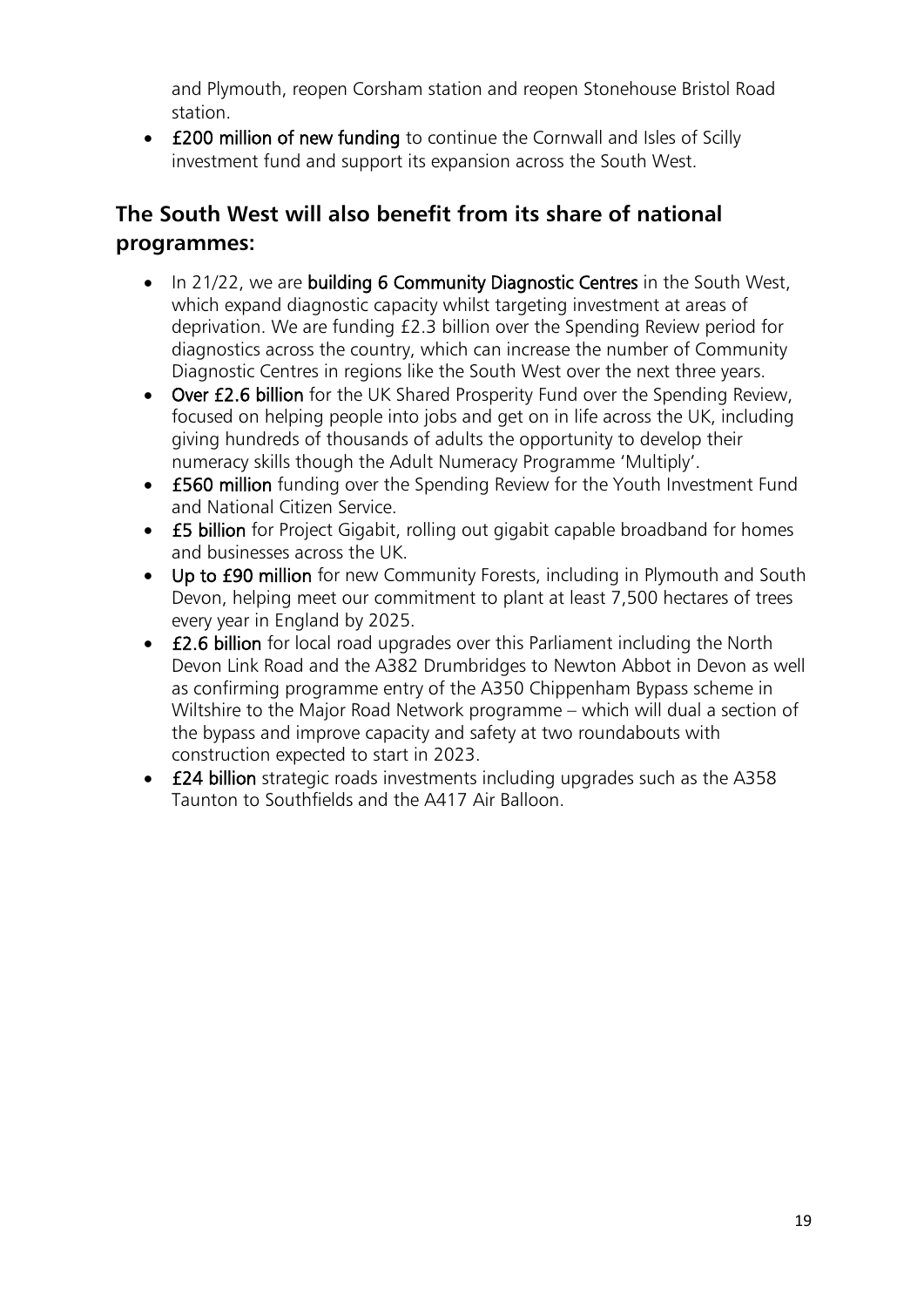### **SCOTLAND**



## Spending Review and Autumn Budget 2021 *Scotland*

This supplementary document sets out specific funding and projects in Scotland being announced as part of today's Spending Review and Budget, as part of the government's wider support for levelling up across the UK.

The government is providing the Scottish Government with an additional £4.6 billion per year on average through the Barnett formula over the SR21 period, on top of its annual baseline funding of £36.7 billion. The government is also confirming an extra £605 million for 2021-22. Together this funding gives the Scottish Government sufficient funding certainty to plan in-year spending and to provide additional future investments in areas such as health, social care and education.

Levelling Up Fund: £172 million in total for 8 projects from the first tranche of allocations from the Fund:

- Redevelopment of Inverness Castle.
- A new marketplace in Aberdeen City Centre.
- A direct route between Glasgow and the Three Towns in North Ayrshire.
- Transforming Pollok Stables and Sawmill in Glasgow into a net-zero heritage living centre.
- Redeveloping Granton Waterfront Northwest of Edinburgh.
- Upgrading Westfield Roundabout in Falkirk.
- Remodelling the Artizan Shopping Centre in West Dunbartonshire.
- Connecting the Advanced Manufacturing Innovation District to Paisley, Renfrew and Inchinnan.

Community Ownership Fund: £1.07 million will be allocated to five projects in Whithorn, Inverie, New Galloway, Kinloch Rannoch and Callander from the first round of the Fund to protect valued community assets.

- £300,000 total funding for the Old Town Hall, Whithorn.
- £250,000 total funding for the Rannoch Hub, Kinloch Rannoch.
- £219,096 total funding for the Old Forge pub, Inverie.
- £175,000 total funding for the Town Hall, New Galloway.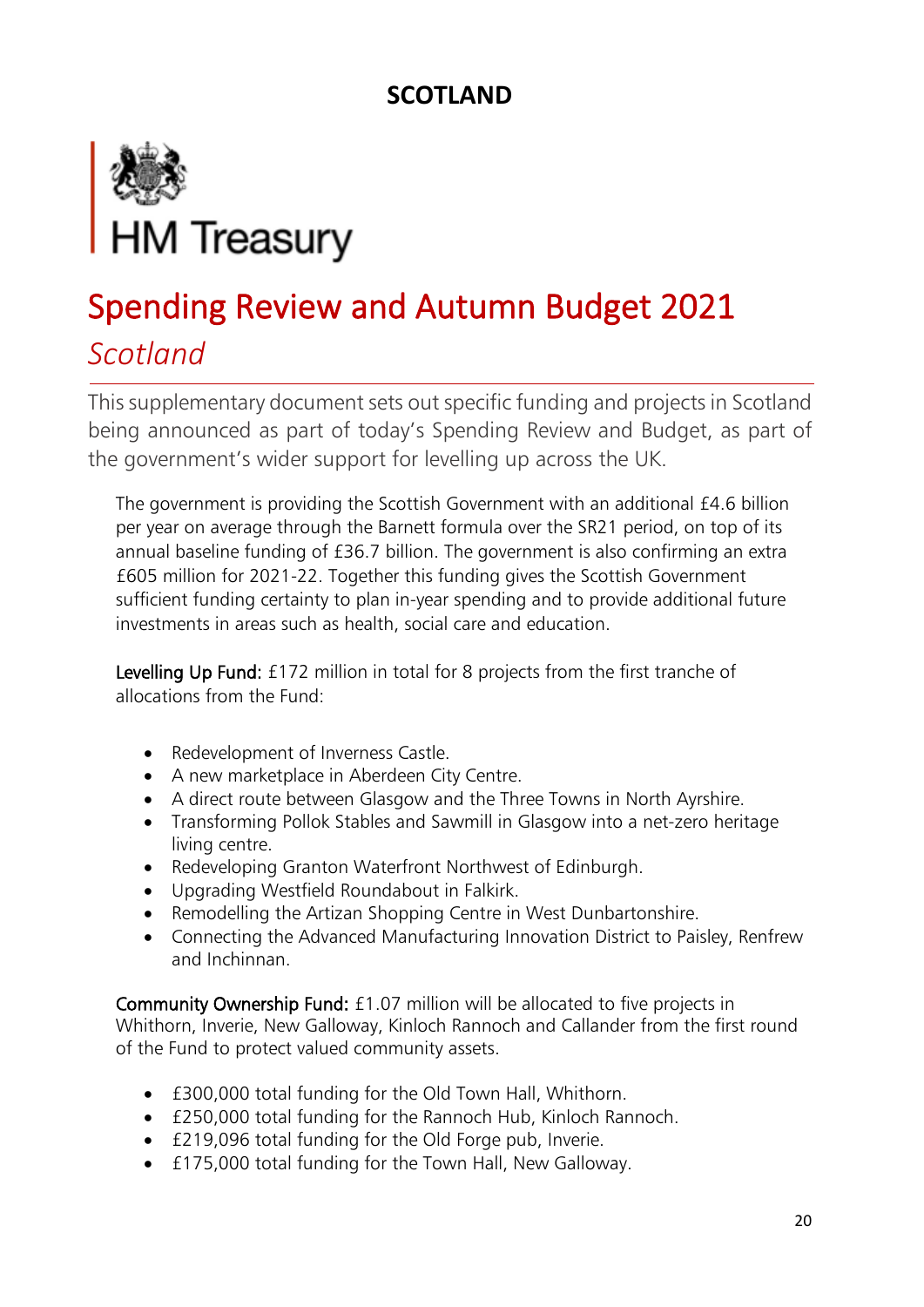• £124,843 total funding for the Callander Visitor Information Centre, Callander.

### Other announcements include:

- Providing the Scottish Government with **£1.9 billion** for farmers and land managers and £42.2 million to support fisheries, over the Spending Review. The government has extended the recommendations of the Bew Review so that additional funding will continue to be provided to farmers in Scotland over the next three years.
- Expanding the existing trade and investment hub in Edinburgh, which will ensure the benefits of the UK's global trade policy are channelled to Scotland.
- A £150 million investment fund for Scotland through new funding for the British Business Bank, working closely with local partners.
- A further £8 million from Project Gigabit to deliver full fibre to 3,600 premises in Scotland including Aberdeenshire, Angus, Highland, Moray and Perth and Kinross.
- The government will provide up to £1 million, subject to business case, to support the delivery of an Extreme E race in Scotland – the 2022 Hebrides X-Prix. The event would highlight the climate challenges faced by different ecosystems and showcase Hebridean Green Hydrogen to a global audience.
- Up to £3 million over three years to boost Glasgow's cultural offer, subject to a business case. This funding will be directed to the Burrell Collection, recognising its important cultural and economic contribution to Scotland and the UK. It will enable the museum - which has undergone a major transformation - to bring its collections to life and attract new audiences as it reopens.

### **Scotland will also benefit from its share of national programmes:**

- Over £2.6 billion for the UK Shared Prosperity Fund over the Spending Review, focused on helping people into jobs and get on in life across the UK, including giving hundreds of thousands of adults the opportunity to develop their numeracy skills though the Adult Numeracy Programme 'Multiply'.
- The new £1.4 billion Global Britain Investment Fund will help spread economic opportunities more evenly across the UK by supporting investment in the UK's life sciences, offshore wind and automotive manufacturing sectors.
- The continued alcohol duty freeze meaning that Scotch whisky is facing the lowest real-terms tax rate since [1](#page-20-0)918.<sup>1</sup>
- The continuation of the Turing Scheme for the next three years, including £110 million for the Academic Year 2022/23, enabling students from Scotland to go on life-changing placements and exchanges overseas.

<span id="page-20-0"></span><sup>1</sup> Internal HMT calculation.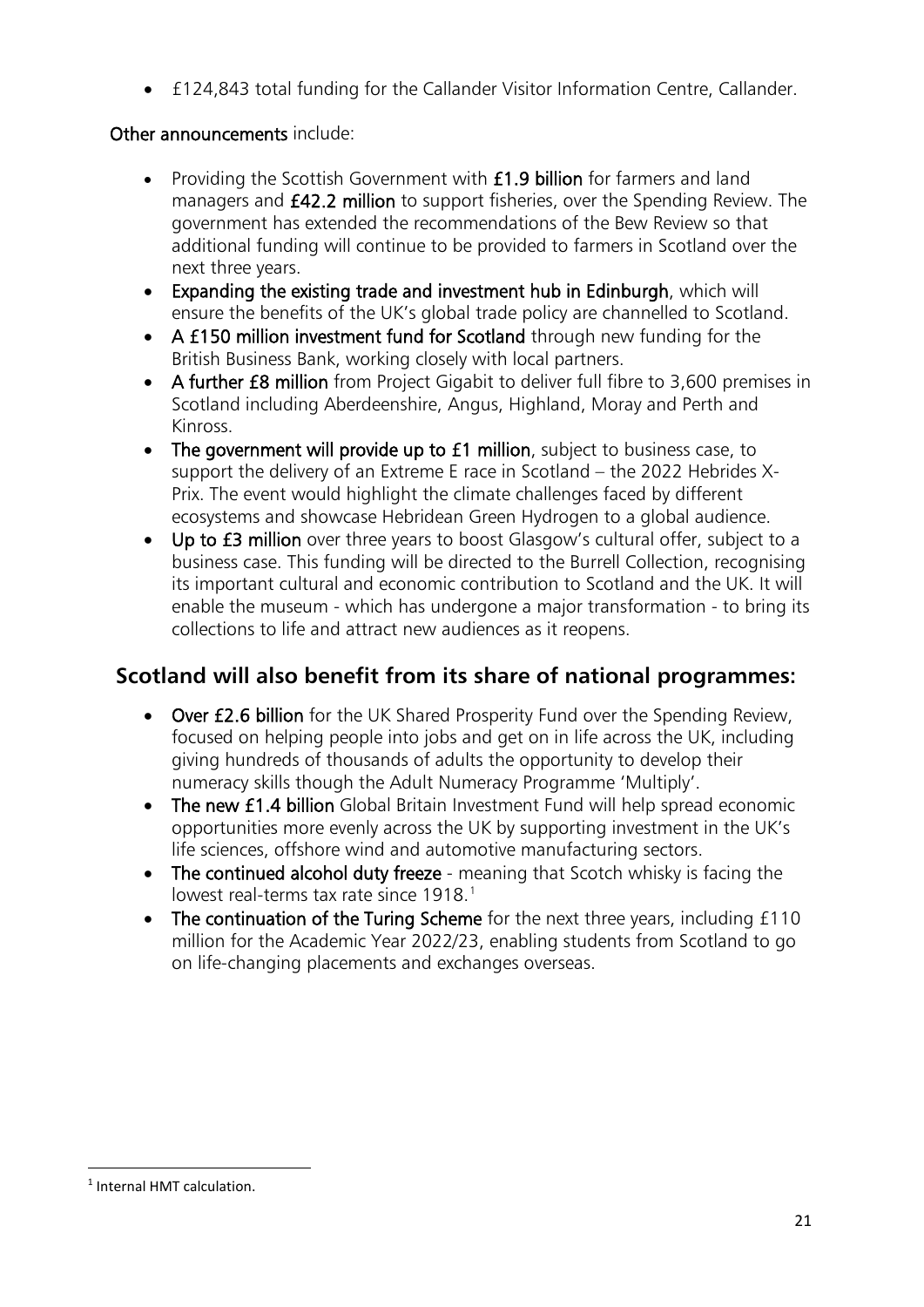

*Wales* 

This supplementary document sets out specific funding and projects in Wales being announced as part of today's Spending Review and Budget, as part of the government's wider support for levelling up across the UK.

The government is providing the Welsh Government with an additional £2.5 billion per year on average through the Barnett formula over the SR21 period, on top of its annual baseline funding of £15.9 billion. The government is also confirming an extra £425 million for 2021-22. Together this funding gives the Welsh Government sufficient funding certainty to plan in-year spending and to provide additional future investments in areas such as health, social care and education.

Levelling Up Fund: £121 million in total for 10 projects from the first tranche of allocations from the Fund:

- Revitalising the Pontcysyllte Aqueduct and Canal World Heritage Site.
- The redevelopment of the Theatr Brycheiniog Arts Centre in Wrexham.
- Revitalising a disused section of the Montgomery Canal in North Powys.
- Cutting a 20km path from Carmarthen to Llandeilo.
- Regenerating the Old College and Marina in Aberystwyth.
- Re-opening the Muni Arts Centre in Pontypridd.
- Transforming the 900-year-old Haverfordwest Castle into an all-weather attraction.
- Establishing the Carmarthen Hwb.
- Building the Porth Transport Hub.
- Dualling 1.3km of the A4119.

Community Ownership Fund: £464,258 will be allocated to three projects in Llandwrog, Pen-y-Waun, and Tredegar from the first round of the Fund to protect valued community assets.

- £250,000 total funding for the Ty'n Llan pub, Llandwrog.
- £124,258 total funding for the CANA Resource and Training Centre, Pen-y-Waun.
- £90,000 total funding for the Queen's Ballroom, Tredegar.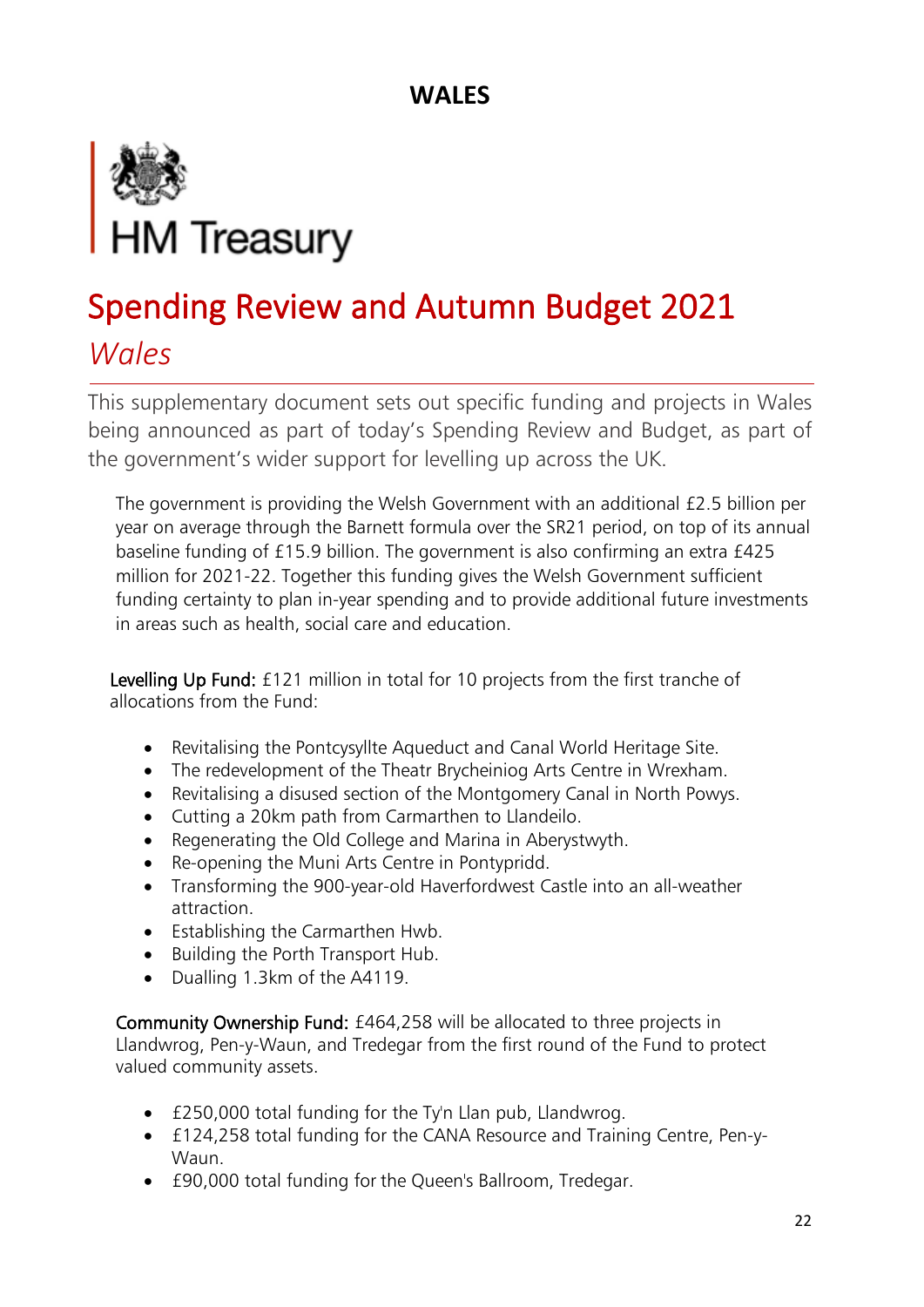#### Other announcements include:

- Providing the Welsh Government with **£0.9 billion** for farmers and land managers and £6.2 million to support fisheries, over the Spending Review. The government has extended the recommendations of the Bew Review so that additional funding will continue to be provided to farmers in Wales over the next three years.
- Up to £50,000 through the Restoring Your Railway 'Ideas Fund' to develop an early-stage proposal to reinstate passenger rail links between Gaerwen and Amlwch in Anglesey.
- Accelerated funding for the Cardiff City Region Deal, bringing forward £105 million for the remaining 9 years of the Deal from 2022-23 onwards. This will fast-track support across Deal projects, including in advanced manufacturing capability in the region.
- A £130 million investment fund for Wales through new funding for the British Business Bank, working closely with local partners.
- Establishing a new trade and investment hub in Cardiff, which will ensure the benefits of the UK's global trade policy are channelled to Wales.
- The establishment of a Veterans Commissioner for Wales, who will work to improve the lives and opportunities of the Welsh veterans' community, recognising their contribution to UK Armed Forces.
- Confirming funding for the final year of the police officer recruitment uplift, which will deliver an additional 20,000 police officers in England and Wales by 2023. Funding was provided to forces in Wales to recruit 302 additional officers in 2020-21 and 297 in 2021-22.

### **Wales will also benefit from its share of national programmes:**

- **£5 billion for Project Gigabit**, rolling out gigabit capable broadband for homes and businesses across the UK.
- Over £2.6 billion for the UK Shared Prosperity Fund over the Spending Review, focused on helping people into jobs and get on in life across the UK, including giving hundreds of thousands of adults the opportunity to develop their numeracy skills though the Adult Numeracy Programme 'Multiply'.
- The new £1.4 billion Global Britain Investment Fund will help spread economic opportunities more evenly across the UK by supporting investment in the UK's life sciences, offshore wind and automotive manufacturing sectors.
- The continuation of the Turing Scheme for the next three years, including £110 million for the Academic Year 2022/23, enabling students from Wales to go on life-changing placements and exchanges overseas.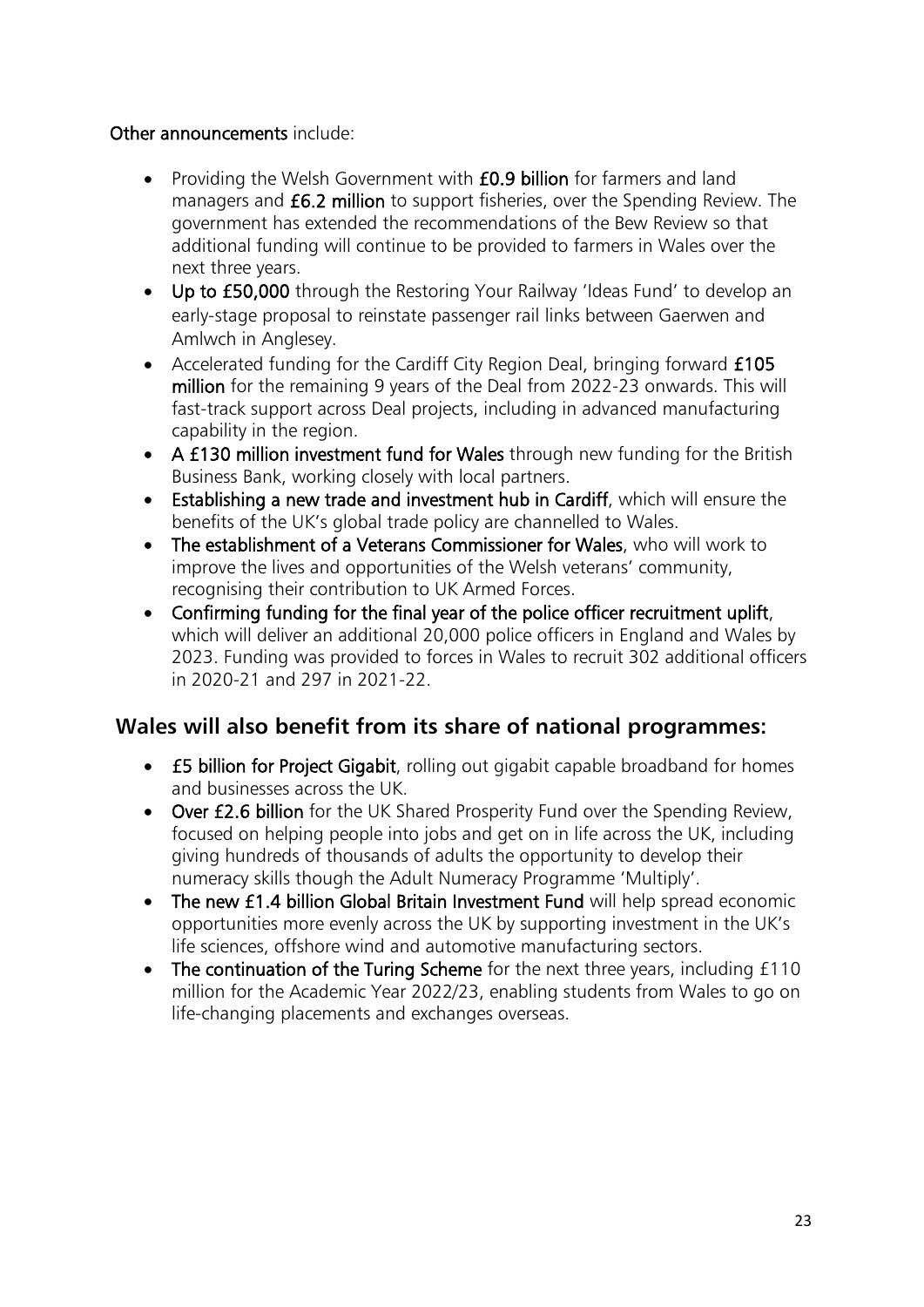

### *Northern Ireland*

This supplementary document sets out specific funding and projects in Northern Ireland being announced as part of today's Spending Review and Budget, as part of the government's wider support for levelling up across the UK.

The government is providing the Northern Ireland Executive with an additional £1.6 billion per year on average through the Barnett formula over the SR21 period, on top of its annual baseline funding of £13.4 billion. The government is also confirming an extra £235 million for 2021-22. Together this gives the Northern Ireland Executive sufficient funding certainty to plan in-year spending and to provide additional future investments in areas such as health, social care and education.

Levelling Up Fund: £49 million in total for 11 projects from the first tranche of allocations from the Fund:

- Upgrading the electric vehicle charging network across Northern Ireland.
- The redevelopment of a derelict Ministry of Defence site in Derry/Londonderry into an urban community farm.
- Creating a virtual production studio at Ulster University.
- Redeveloping Portrush Recreation Grounds.
- Redeveloping the Dundonald International Ice Bowl.
- Replacing a former police station in Glengormley with a new business hub.
- Extending Antrim's boardwalk into the town centre.
- Regenerating Daisyfield Community Sports Hub.
- Regenerating Omagh Health Centre.
- Extending cycle routes across the Belfast City Region.
- Providing new and upgraded sports facilities in Castlederg.

Community Ownership Fund: £300,000 will be allocated to the Glens Digital Hub in Cushendall from the first round of the Fund to protect valued community assets.